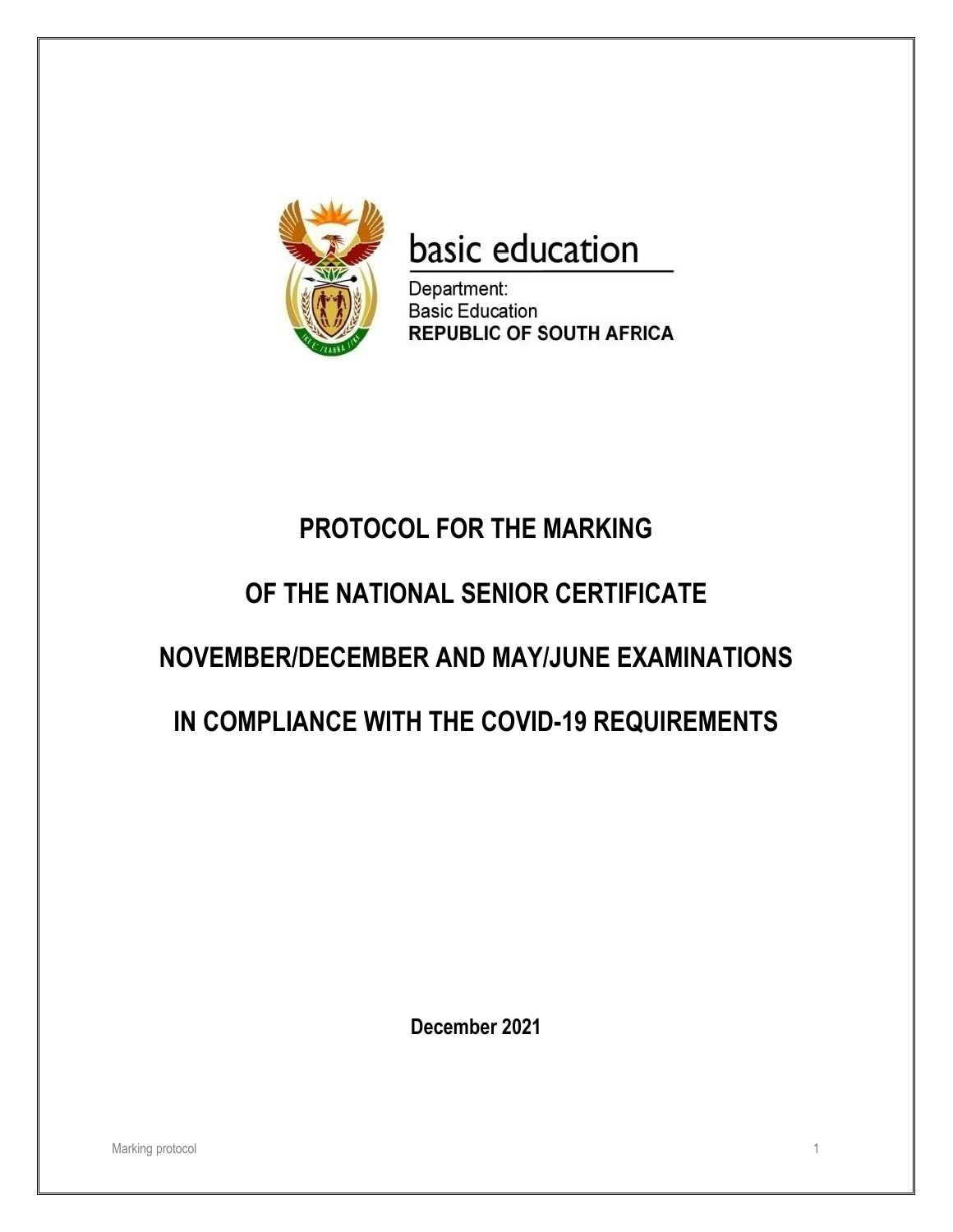### **TABLE OF CONTENTS**

| 1.  | Definitions                                                                    | $\mathfrak{Z}$ |
|-----|--------------------------------------------------------------------------------|----------------|
| 2.  | Purpose                                                                        | 5              |
| 3.  | <b>Guiding Principles</b>                                                      | 5              |
| 4.  | Basic Safety and Health Requirements to be observed across all Marking Centres | 6              |
| 5.  | <b>Training of Markers</b>                                                     | 10             |
| 6.  | Management of Marking Personnel                                                | 10             |
| 7.  | Management of Official Visitors                                                | 13             |
| 8.  | Marking Personnel Suspected to be Infected or Confirmed Infected with COVID-19 | 14             |
| 9.  | Safe Handling and Management of Scripts                                        | 18             |
| 10. | Management of Accommodation in respect of Social Distancing                    | 18             |
| 11. | Catering and Management of Meals                                               | 19             |
| 12. | Permit to allow for Movement during curfew hours                               | 21             |
| 13. | <b>APPENDIX 1:</b>                                                             | 22             |
| 14. | <b>APPENDIX 2</b>                                                              | 23             |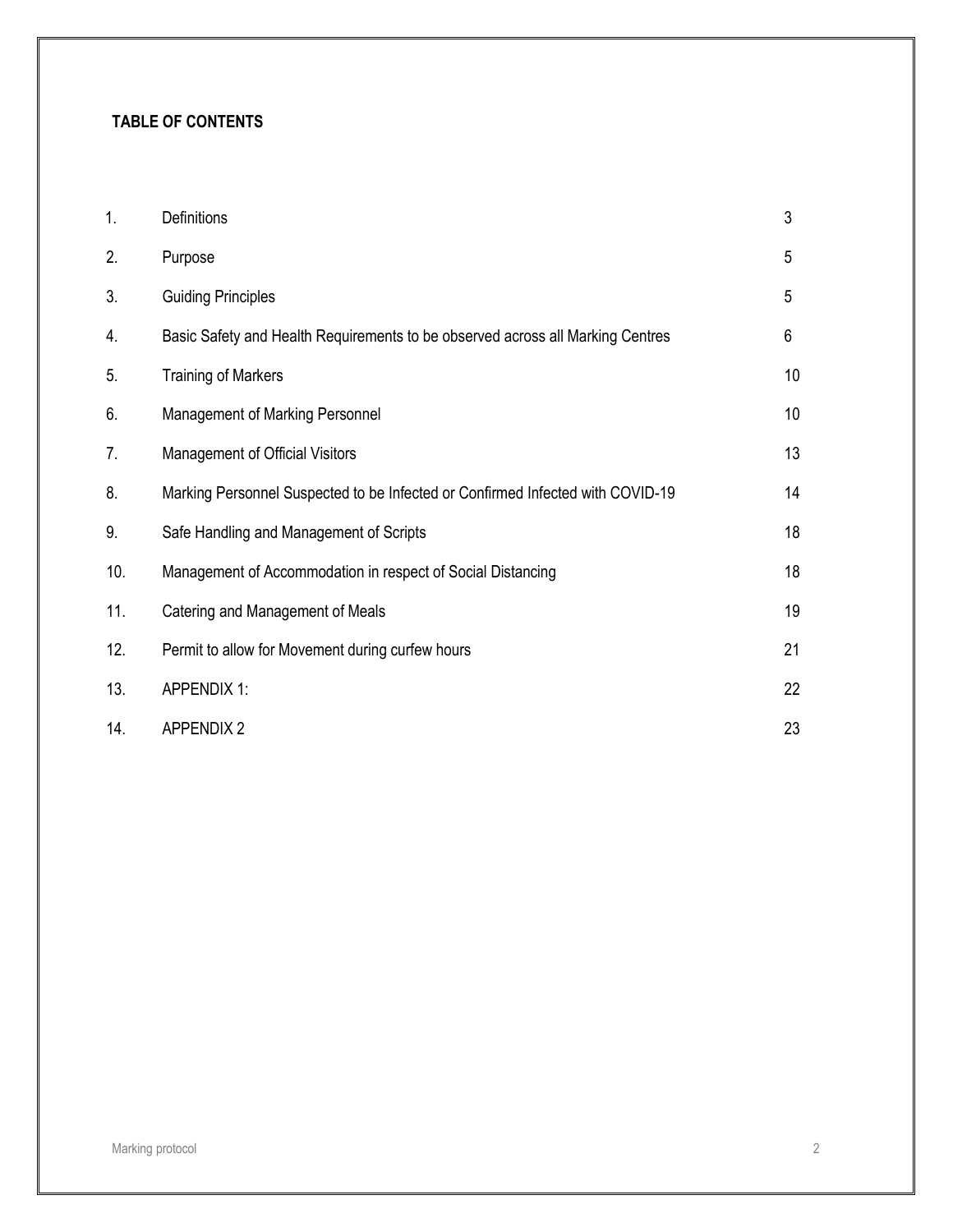### **DEFINITIONS**

**Confirmed COVID-19 case:** When a member of the marking personnel, or any other person working at the marking centre tests positive for SARS-CoV-2 with or without symptoms.

**COVID-19 Compliance Officer**: An appointed official who works closely with the Marking Centre Manager to take responsibility for compliance with all COVID-19 protocols. S/he ensures the provision and use of personal protective equipment at the marking venue, all marking personnel are aware and adhere to the COVID-19 protocols, manages all suspected and confirmed cases of COVID-19, apprises the marking centre manager of instances of non-compliance and advises on interventions to improve compliance. S/he keeps abreast of updated information provided by the Department of Basic Education (DBE), Department of Health (DoH) and the National Institute of Communicable Diseases (NICD) on the health and safety of all marking personnel. The Compliance Officer role not necessarily be allocated to a designated official but can also be shared amongst the Marking Management Team.

**Direct/Close contact**: A member of the marking personnel or any other person working at the marking centre who has been in contact with an individual with **confirmed** COVID-19 for more than 15 minutes and within 1 metre without a mask, face shield or face covering.

**Distant/Casual contact:** A member of the marking personnel, or any other person working at the marking centre who has been in contact with an individual with confirmed COVID-19 for a short period (15 minutes or less), and maintained physical distancing of more than 1 metre, and who was wearing a mask, face shield or face covering.

**Contact time:** The time that a disinfectant must be in contact with a surface or device to ensure that appropriate disinfection has occurred. For most disinfectants, the surface should remain wet for the required contact time. For SARS-CoV-2, it takes 20 seconds to dissolve the virus membrane.

**Detergent:** A synthetic cleansing agent that can emulsify and suspend oil. It contains surfactant or a mixture of surfactants with cleaning properties in dilute solutions to lower surface tension and aid in the removal of organic soil and oils, fats and greases. Detergents are effective against coronaviruses.

**Disinfectants:** Chemical compounds that inactivate (i.e. kill) pathogens and other microbes. Disinfectants are applied only to inanimate objects. All organic material and soil must be removed by a cleaning product before application of disinfectants. Some products combine a cleaner with a disinfectant.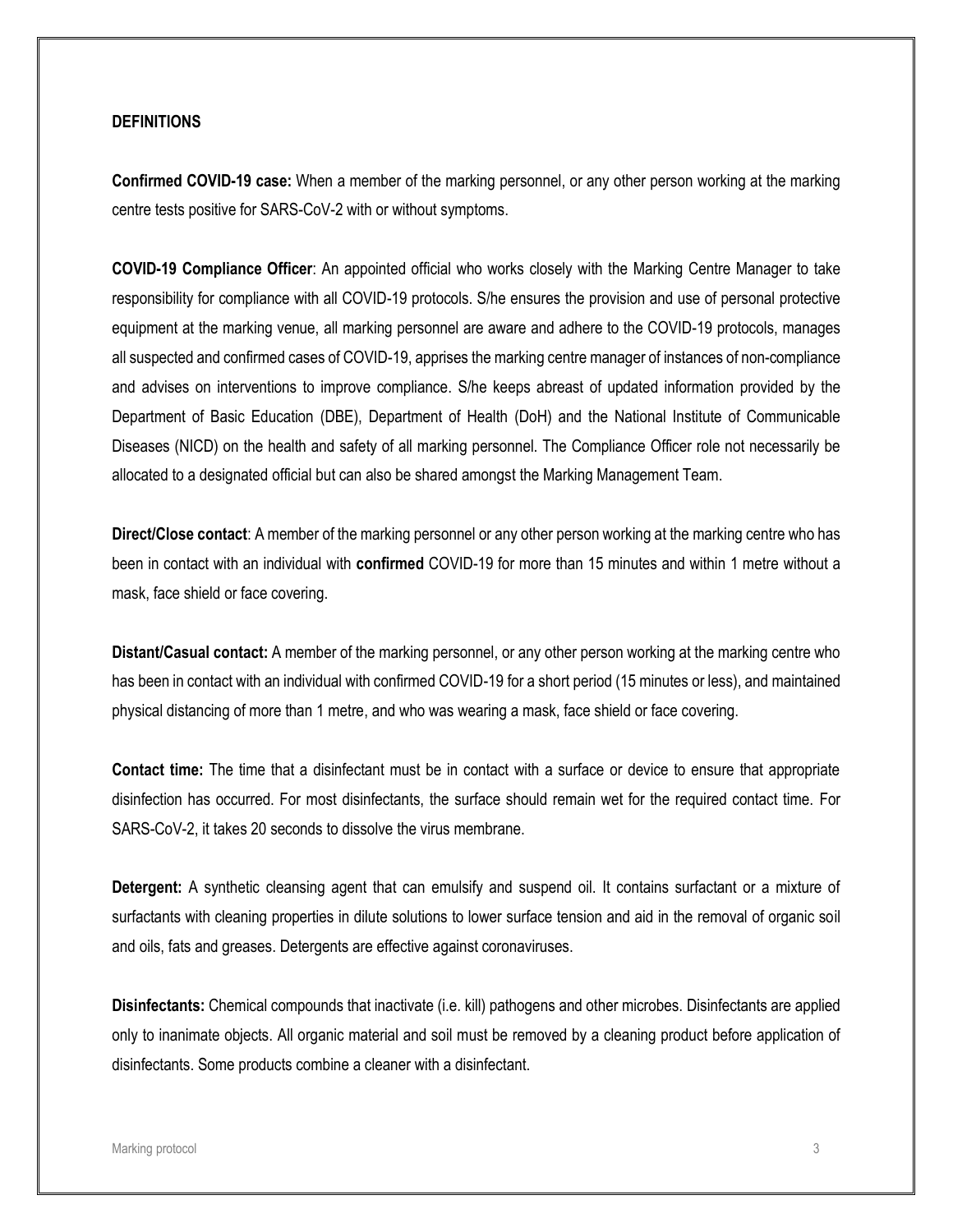**Decontamination:** All equipment and rooms that individuals with confirmed COVID-19 diagnosis have been in contact with, during the preceding three (3) days, should be identified for appropriate cleaning. Following a thorough wet cleaning, surfaces must be wiped, not sprayed with disinfectants, in accordance with the manufacturer's instructions. The surfaces should remain wet for at least 20 seconds to dissolve the membrane of the virus.

**Isolation:** A period during which someone who is confirmed to have COVID-19 is separated from healthy people. The period ends after 10 days of the onset of symptoms if symptomatic or from the date of testing if asymptomatic or from the date of clinical stability if hospitalised (end of oxygen treatment).

**Isolation room in hostel residence**: A room identified and prepared in the hostel residence that will serve as the place in which a member of the marking personnel who shows symptoms of COVID-19 is accommodated until a health professional is consulted for further advice and intervention for the official and also where marking personnel are accommodated while awaiting the results of the COVID-19 test.

**Isolation Waiting Room:** A waiting room that is prepared and available close to the screening point/station to allow for a member of the marking personnel, or any other person/official working at or visiting the marking centre who presents with a temperature higher than 38 degrees, to have their temperature checked at 10-minute intervals for a 30-minute period, or where they could be retained until they obtain advice from a health professional.

**Marking Personnel:** This refers to all persons that are appointed to work at a marking centre and this will include: markers, senior markers, deputy chief markers, chief markers, internal moderators, centre manager, deputy centre manager, marking centre compliance officer, administration officials, examination assistants (EAs), data capturers, security staff, catering staff and cleaning staff.

**Quarantine:** A period during which someone who has been exposed to a person who is confirmed to have COVID-19, is separated from healthy people and observed for the development of symptoms of COVID-19. This period is currently ten (10) days from the last date of exposure.

**Suspected COVID-19 case:** Marking personnel, or any other person working at or visiting the marking centre, that appears ill or displays symptoms consistent with COVID-19, but has either not been tested or is awaiting a SARS-CoV-2 test result. Such cases should immediately be placed in an isolation room until the outcome of the test is received.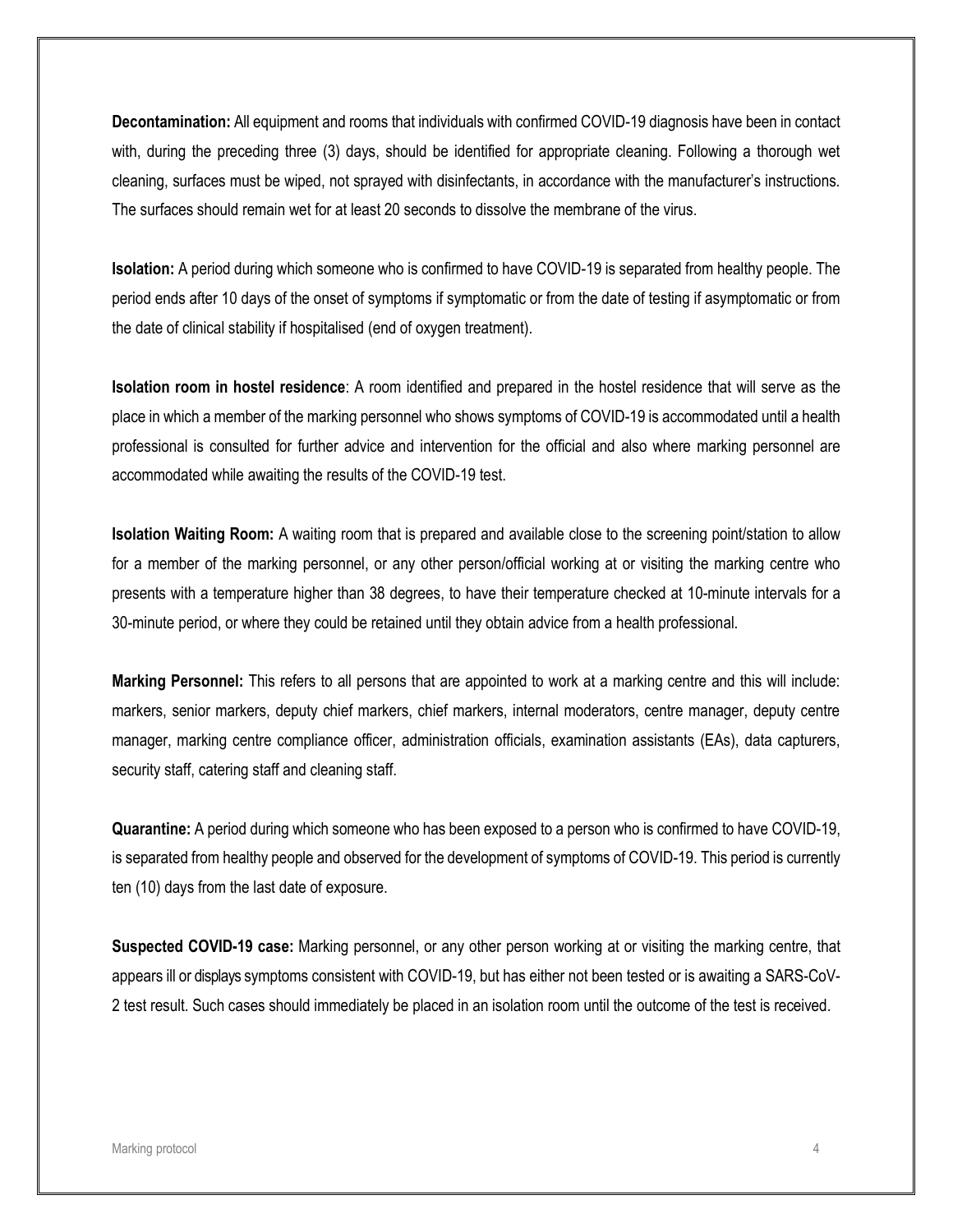### **1. PURPOSE**

The purpose of this protocol is to outline the standardised procedures that are to be implemented at all marking centres during the marking of the National Senior Certificate, October/November and May/June Examinations, in order to comply with the COVID-19 requirements. The protocol must be read in conjunction with the most recent revised *Standard Operating Procedure for the containment and management of COVID-19 for schools and school communities*, issued by the Department of Basic Education (DBE). This protocol must also be implemented in conjunction with the *Regulations pertaining to the Conduct, Administration and Management of the NSC examination.* The COVID-19 protocols must be followed at all times during the marking session, including the practice of social distancing, sanitisation and hygiene, and the use of appropriate personal protective equipment, like a cloth face masks, as determined by the National Department of Health. This Marking Protocol is applicable to all marking personnel that are based at marking centres and any person entering the marking centre to perform a service, make deliveries, monitor and support the marking personnel and processes.

Based on the risk exposure to the COVID-19 virus, the Alert Levels are adjusted accordingly and this has implications for the October/November and May/June examinations with specific reference to the marking of the examination scripts and the subsequent processing and resulting of the candidate's results. Amended Regulations are promulgated in terms of Disaster Management Act, 2002, which, inter alia*,* refer to the allowance of gatherings at a workplace for work purposes, subject to strict adherence to all health protocols and social distancing measures. Subject to these Regulations and the directions, the marking of the examination scripts of the October/November 2021 Examinations will be conducted at designated schools as contemplated in the Regulations.

This protocol addresses the general applicable principles and Regulations but may be adjusted on short notice based on adjusted Alert Levels and Regulations promulgated.

### **2. GUIDING PRINCIPLES**

The following guiding principles will serve as the basis for the implementation of this Marking protocol:

(a) Maintaining the safety and well-being of markers, administration official, or any other person working at the marking centre is priority and this will guide all decisions and actions to be taken in the management of the marking centre.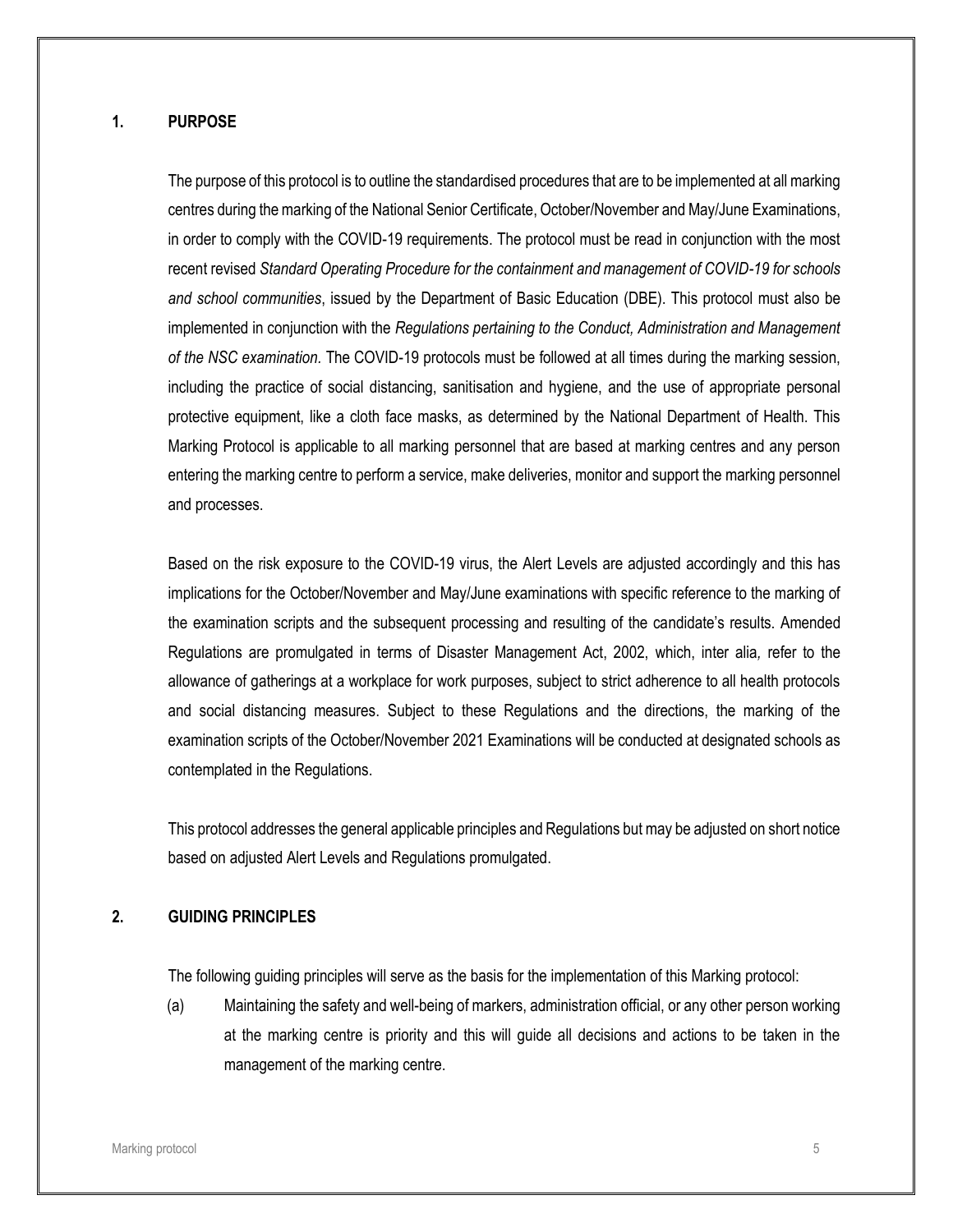- (b) A nationally coordinated approach will be implemented in the management of the safety and protection of markers, administration officials, or any other person working at the marking centre. Given the diversity of the South African environment and varying contextual factors, the DBE will provide the national directives, which must be adhered to in all marking centres.
- (c) This protocol must be implemented in conjunction with the *Regulations pertaining to the Conduct, Administration and Management of the National Senior Certificate Examinations.*
- (d) The COVID-19 health and safety protocols will serve as the basis of this protocol.
- (e) Any behaviour or action that would compromise the safety and health of markers or the integrity and credibility of the marking of the examinations, must be avoided by all marking personnel.
- (f) The Provincial Education Department (PED) and the DBE must establish rigorous monitoring procedures to ensure that the marking protocol is adhered to at every marking centre.
- (g) The PED must ensure prior to the marking session that sufficient hand sanitisers, cleaning equipment and supplies, as well as the personal protective equipment (PPE) is provided at each of the marking centres.
- (h) In keeping with the adjusted Alert Level 1 Regulations, the number of marking personnel either in the marking room, dining area or in the area where tea is served must be kept to a minimum. In the case of the marking venue/room the number will not exceed 50% of the venue/room capacity and in the case of the dining and tea areas, this also will not exceed 50%.

### **3. BASIC SAFETY AND HEALTH REQUIREMENTS TO BE OBSERVED ACROSS ALL MARKING CENTRES**

The following are the basic health and safety requirements that must be observed at all Marking Centres, to protect everyone in this workspace and prevent the spread of COVID-19. These measures cannot be compromised irrespective of the circumstances:

- 3.1. All PEDs must establish systems required for the implementation of COVID-19 protocols. These systems must be integrated with the roles and responsibilities of the Marking Centre Management Team. Key is the appointment of a Marking Centre COVID-19 Compliance Officer who works closely with the Marking Centre Management Team to:
	- (a) Ensure adherence to the COVID-19 screening procedures and completion and archiving of the COVID-19 screening questionnaires;
	- (b) Ensures compliance with the occupational health and safety requirements at the marking venue;

#### Marking protocol 6 and 3 and 3 and 3 and 3 and 3 and 3 and 3 and 3 and 3 and 3 and 3 and 3 and 3 and 3 and 3 and 3 and 3 and 3 and 3 and 3 and 3 and 3 and 3 and 3 and 3 and 3 and 3 and 3 and 3 and 3 and 3 and 3 and 3 and 3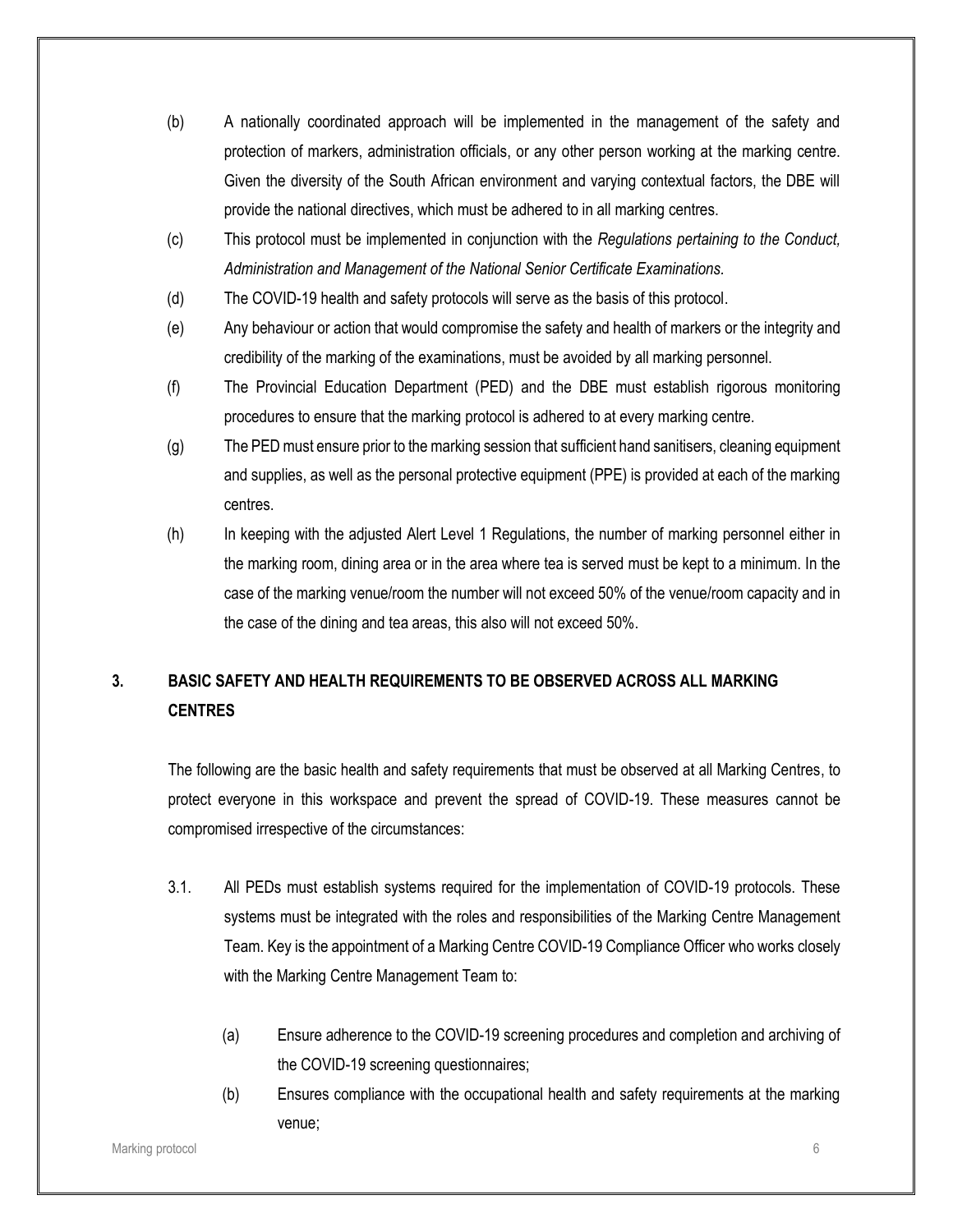- (c) Establish isolation rooms in the hostel residence and at the screening point at the marking centre;
- (d) Ensures that appropriate personal protective equipment is provided and monitor compliance by marking personnel;
- (e) Manage and support suspected COVID-19 markers and ensure further medical advice and intervention for the affected individual;
- (f) Monitor and report instances of non-compliance to the Marking Centre Management Team and implement interventions to improve compliance;
- (g) Keep abreast of all new developments and information provided by the Department of Basic Education, Department of Health and the National Institute of Communicable Diseases (NICD); and
- (h) Provide advice and support to the Centre Manager when a member of the marking personnel either displays symptoms of COVID-19, or is tested positive.
- 3.2. Screening of all personnel at the marking centre must be conducted daily. At a minimum, the screening of marking personnel must be done daily on entry to the marking venue. For those officials who will be accommodated at the marking centre, screening must be done daily upon their entry at the marking venue and on entry to the hostel/ accommodation facilities at the end of the day. The screening station or stations must be strategically located at the entrance to the marking centre. Marking personnel leaving the accommodation facility must be screened at the entrance to the marking centre to ensure that all marking personnel entering the marking venue are monitored, accounted for and screened. Careful management of the screening procedure is required so that it is time efficient, prevents bottlenecking and adheres to social distancing:
	- (a) On arrival at the marking centre, all persons must complete the COVID-19 screening questionnaire **(APPENDIX 1**). This must be done on a daily basis and the records must be filed. Where possible, PEDs could explore the use of electronic measures of managing the completion of the daily questionnaire.
	- (b) Entry and exit of all authorised marking personnel must be stringently monitored and managed to ensure that any person can be tracked, traced and contacted in the event of an infection at a marking centre.
	- (c) Any member of the marking personnel who is sick/unwell should not report to the marking centre, but must inform the Centre manager or the Chief Marker and seek medical attention.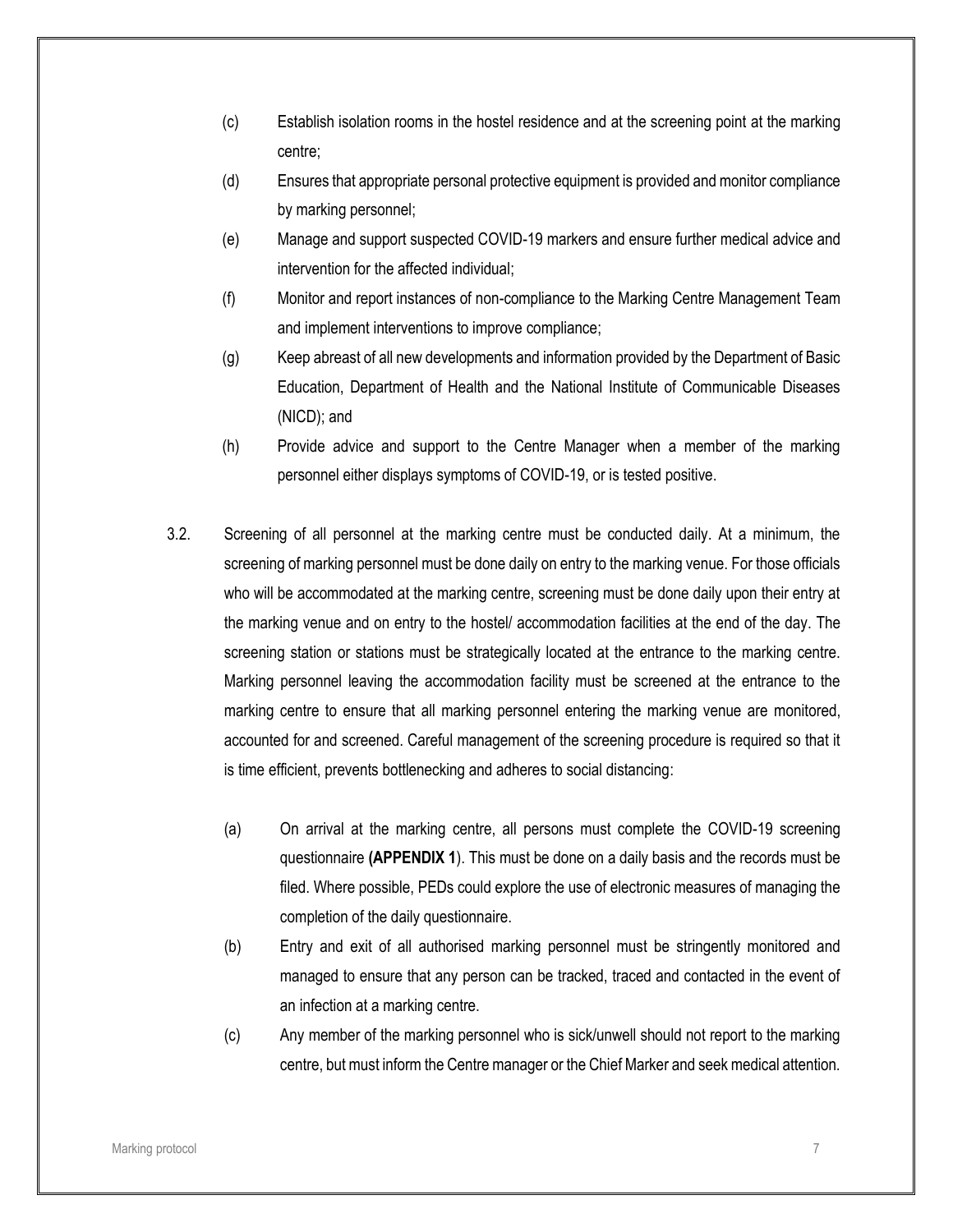- 3.3. Marking personnel with co-morbidities must declare their health condition in a confidential questionnaire that will be retained by the Marking Centre Manager. The Marking Centre Manager and the Chief Marker will accommodate the individual, to the extent that it is possible. In the signing of the declaration the individual will be made aware that he/she is at a higher risk and therefore as much as the centre management will ensure adherence to the COVID-19 protocols, the onus is on the individual to protect their personal health.
- 3.4. The provincial marking manager and marking centre manager must be informed if a marking official is unable to report for the marking session and approval for the withdrawal of service due to illness will be approved based on advice from the Health Professional. Replacement marking personnel will then be contacted and appointed.
- 3.5. Where possible, each marking centre should have access to a Health Professional to provide medical support to the marking personnel. The Health Professional must be available to visit the marking centre on an occasional basis to provide support, advice and monitor the centre. Where this is not possible, the PED must ensure that a health professional or a group of health professionals are within easy reach of the marking centre to provide support and advice and deal with emergencies that may arise. This implies that the marking centres must identify and have available the contact numbers/persons and addresses of the nearest medical doctor/s, psychologists, public/private health care services that could be utilised or alternatively have a mechanism in place that will allow for medical care to be provided to a marking centre at short notice.
- 3.6. All marking centres must be compliant with the universal COVID-19 protocols and must have the necessary systems and processes in place at the marking centre, at the accommodation facility and in the dining facilities where meals will be prepared and served.
- 3.7. There must be clear signage throughout the marking centre, accommodation facility, dining, tea/lunch stations and recreational facilities to remind marking personnel of, and to reinforce the COVID-19 protocols that apply in each space.
- 3.8. Facilities for the regular washing of hands with clean water and soap and alcohol-based hand sanitiser (70% alcohol) must be available. A foot pedal hand sanitiser and portable handwashing station should be made available at the entry point of every marking room. Handwashing soap or hand sanitiser should be in all toilet facilities.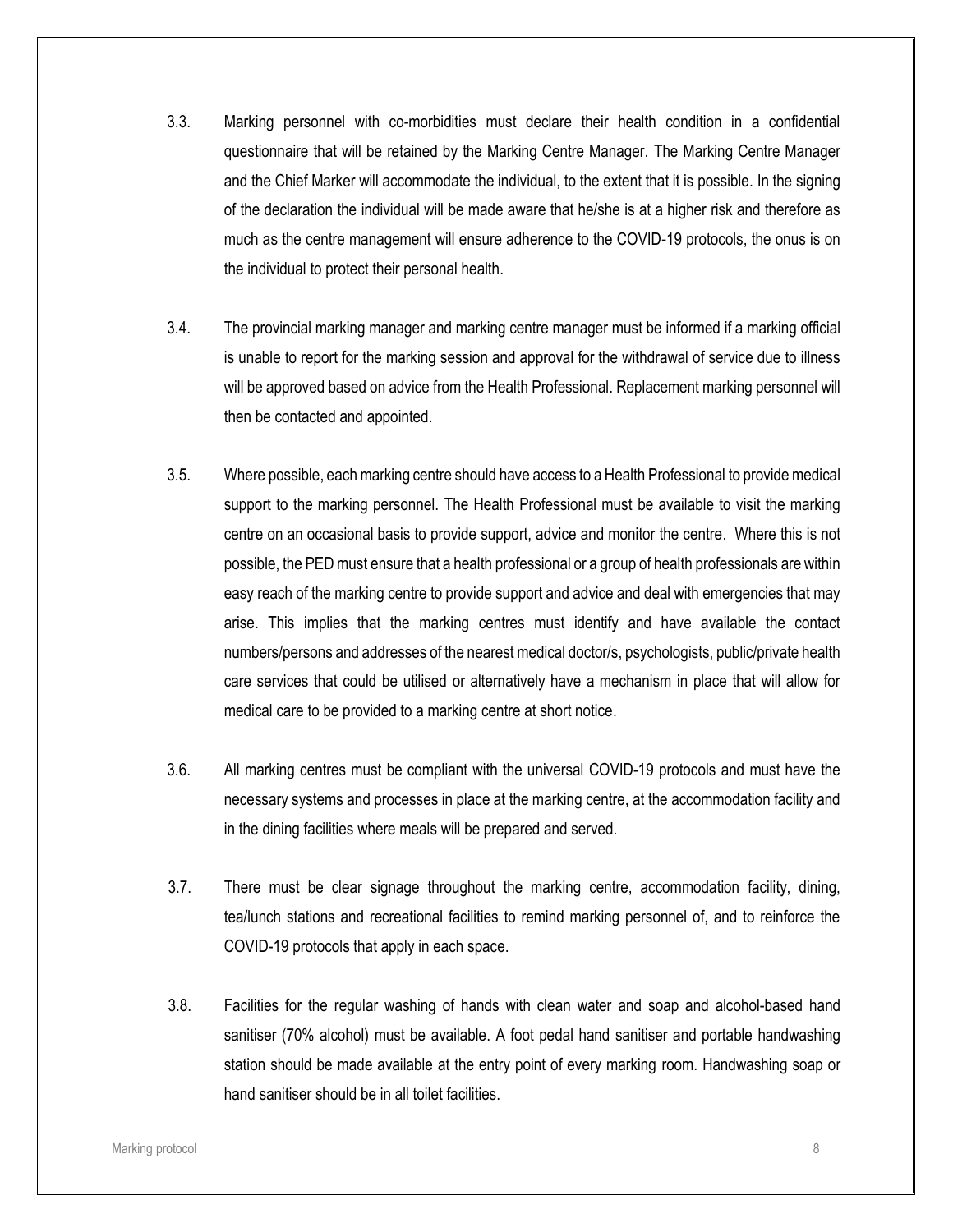- 3.9. Daily cleaning and disinfection of all rooms in use at the marking centre, is necessary. This will include all work surfaces, door handles/knobs, toilets, washbasins, cupboard and drawer handles. The marking centres must ensure the provision of clean running water, sanitation and waste management facilities.
- 3.10. Social distancing coupled with the wearing of a cloth mask, the practice of hand hygiene and coughing and sneezing etiquette, must be integrated into all operations and activities at the marking centre. The marking centres must implement and promote social distancing of 1,5 metres that will apply to the organisation of furniture and organisation of markers and marking groups in the marking rooms. This will also apply to the organisation of examination assistants (EAs)/checkers/capturers and during all interpersonal interaction between all marking personnel. Social distancing will apply during the registration and arrival of markers, during the daily screening procedures, at training, during meal times, at tea or water stations, in common areas at the accommodation facilities. Bottlenecking, crowding and queueing of officials must not be allowed.
- 3.11. Before any institution is approved as a marking centre, a site visit must be conducted to verify that it is compliant with all the COVID-19 protocols, over and above the norms and standards that are applicable to the selection of a marking centre. Provincial officials must therefore ensure that any institution that is approved as a marking centre is able to ensure that the basic hygiene requirements are met.
- 3.12. All marking rooms and workspaces in which officials are based must be well ventilated with all windows kept open throughout the marking session.
- 3.13. The seating arrangements of marking personnel must be noted and recorded so that where contact tracing is necessary, this can be easily done. Wherever possible, marking personnel should keep to the same group.
- 3.14. In the event that there is an infection at the marking centre, the official/group affected will be isolated to enable the affected marking room/ workspace/area in which the affected officials were based to be cordoned off and decontaminated.
- 3.15. There must be contingency planning so that:
	- (a) In the extreme circumstance that a marking centre has to be closed for an extended time period, there should be an identified reserve venue that can be "activated" for marking.

Marking protocol 9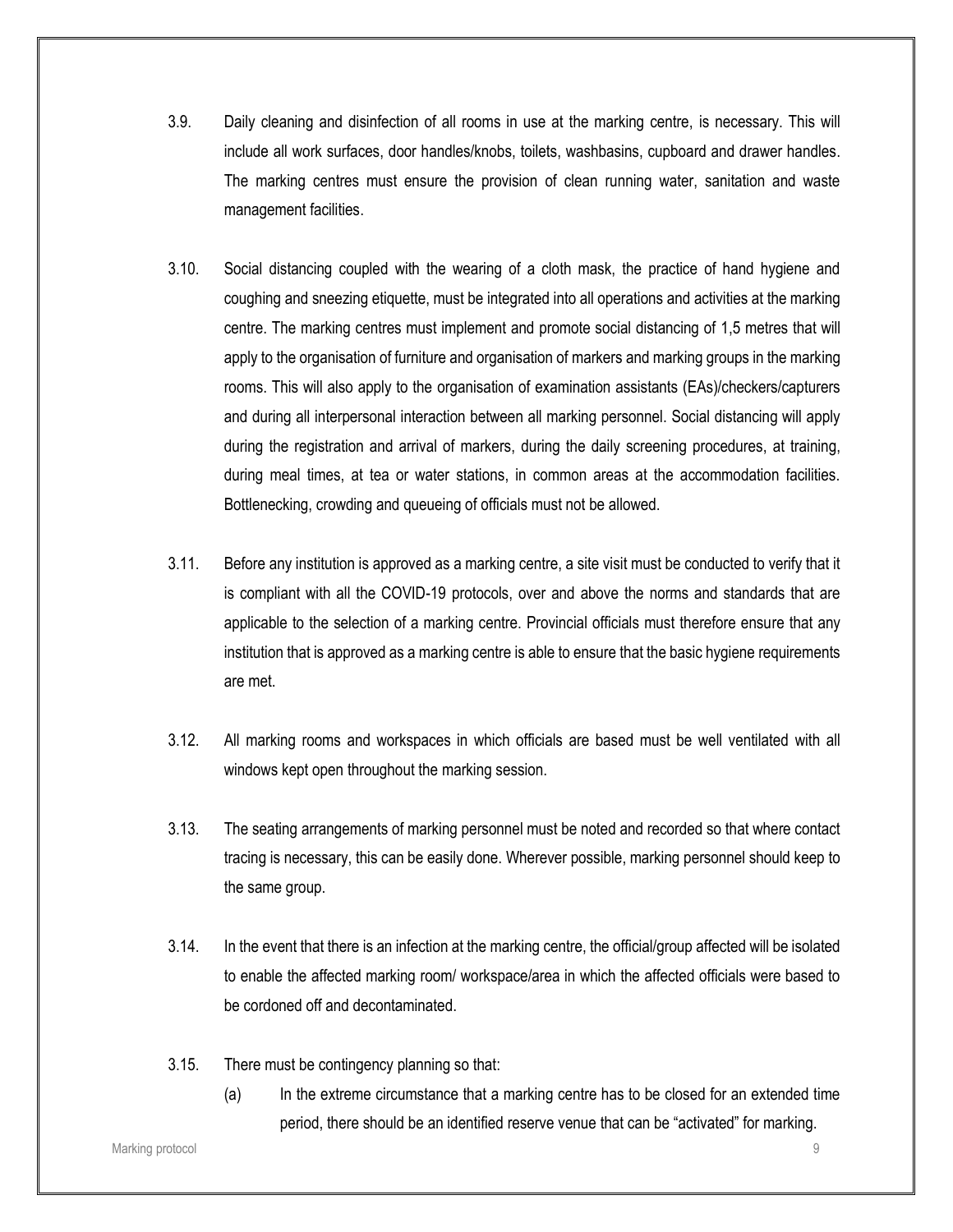(b) Protocols and procedures for the safe movement/relocation and storage and security of answer scripts must be in place and adhered to.

### **4. TRAINING OF MARKERS**

In order to minimise the risk associated with the training of large number of markers in one large meeting, training should be decentralised to smaller groups of markers. The Chief Marker remains the primary trainer and the training can be decentralised to deputy chief markers who will manage the training in smaller groups at the whole script level and this can subsequently be further decentralised to senior markers who could train the markers focussing on specific questions.

### **5. MANAGEMENT OF MARKING PERSONNEL**

### **5.1. Briefing of marking personnel prior to marking**

To ensure uniform messaging and preparation, the briefing of all marking personnel before marking starts could be conducted at the following levels:

- (a) The Provincial Education Department: Conducts a briefing session for the marking centre management, examination assistants and security personnel.
- (b) The Marking Centre Management team: Conducts a briefing session with the chief markers and internal moderators, school staff who are on site to support the marking session, security staff, cleaning and catering staff.
- (c) The Chief Markers/Internal Moderators: Conducts a briefing session with the markers per subject paper.
- (d) The briefing sessions at the respective levels on the COVID-19 protocols should include the following:
	- (i) The PED's plan and approach to mitigate the impact of COVID-19, inclusive of updated information, amended regulations and marking operations and the adherence required;
	- (ii) Overview of anticipated risks and how these will be responded to via this protocol;
	- (iii) The roles and responsibilities of all marking personnel at each level of the marking system to ensure consistent and stringent adherence to the COVID-19 occupational health and safety requirements;
	- (iv) The PED systems, processes, networks with SAPS, DoH, in place to respond to an infection; psychosocial support available; wellness of all marking personnel over an extended marking session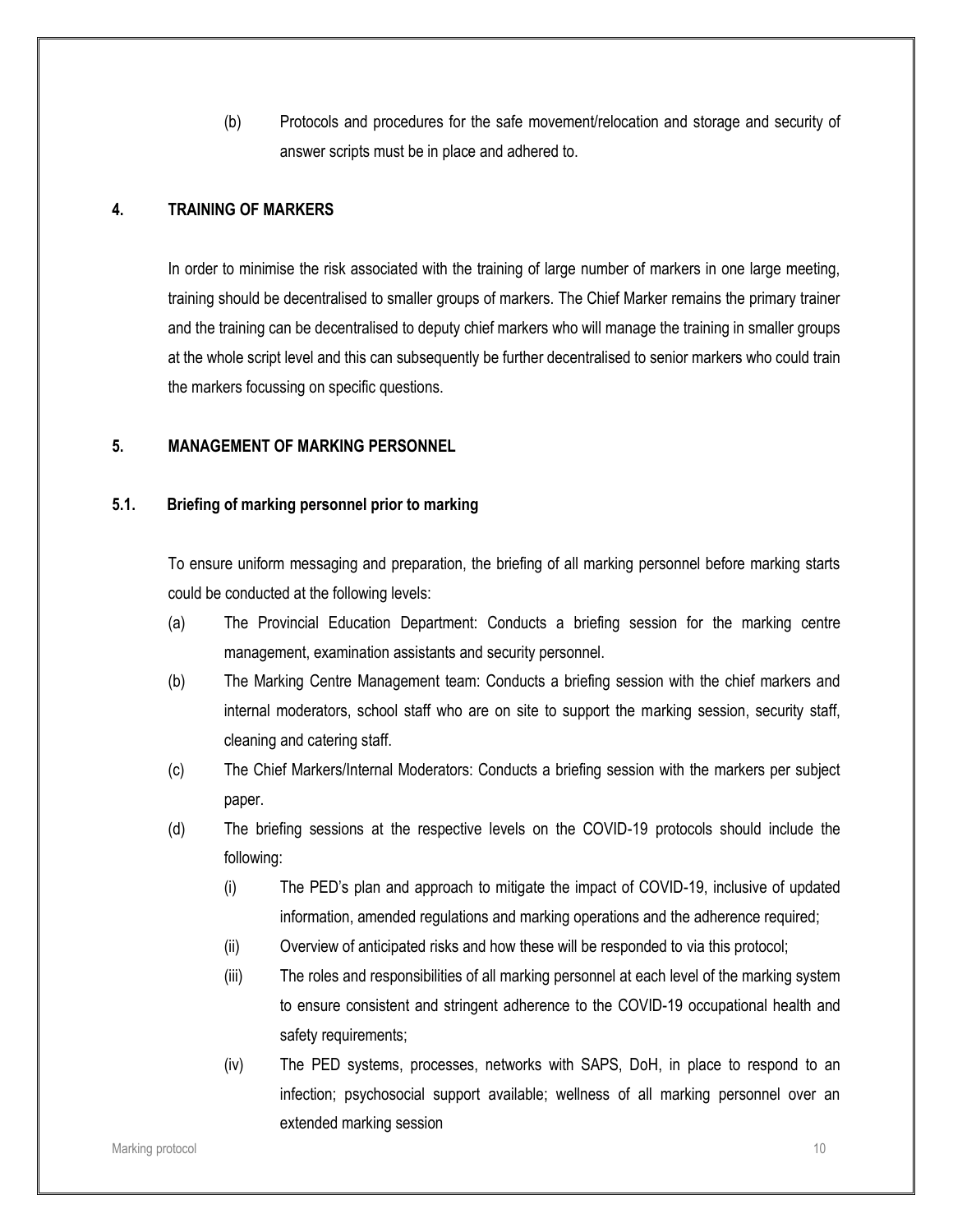- (v) Layout and signage at the marking centres
- (vi) Organisation of markers/EAs
- (vii) Screening procedures to be implemented for all marking personnel throughout the marking session;
- (viii) Protocols to be followed at the marking centres in the event of a suspected case/ infection in the marking centre /capture room/hostel facilities;
- (ix) Decontamination procedures to be followed in the event of an infection;
- (x) Management of hostel room space, dormitory accommodation, meals, movement of marking personnel and visitors at the marking centre;
- (xi) Role of the Marking Centre Management Team, the COVID-19 Compliance Officer to implement the protocols, monitor and support compliance with the COVID-19 occupational health and safety requirements;
- (xii) Outline of the protocols to be followed at the marking centre, including the mandatory and correct wearing of masks when entering the centre and throughout the entire day at the centre (No mask, no entry into the centre)

### **5.2. Entrance into the marking centre**

- (a) If there are no biometric systems in place, manual checks must be in place to ensure adherence to the COVID-19 health and safety requirements prior to entry into the marking centre.
- (b) All vehicles entering the premises must be signed in with relevant details of the driver and passengers, e.g. name, surname, cell phone number, ID, address and reasons for entry. All drivers and passengers must be screened and have their temperature checked. This includes all staff of the school/college/institution as well.
- (c) All drop-offs should be outside the entrance of the college/institution.
- (d) Any marker/official/visitor with a body temperature above 38°C must be reported to the COVID-19 Compliance Officer for the necessary attention. The marker/official/visitor must be isolated in a waiting room nearby for 30 minutes. The temperature should be taken again every 10 minutes to establish if it has normalised. (Hot weather or other variables may impact on a person's body temperature). If the temperature has not normalised, the marker/official/visitor must be isolated and referred to the Health Professional to facilitate further medical investigation and subsequent action.
- (e) All marking personnel must wear a face mask or face covering at all times.
- (f) The hands of all marking personnel must be sanitised upon entry into the marking centre.
- (g) All marking personnel must complete the COVID-19 questionnaire **(APPENDIX 1)** which must be filed by the compliance officer. Where this can be done electronically at the marking centre, the PED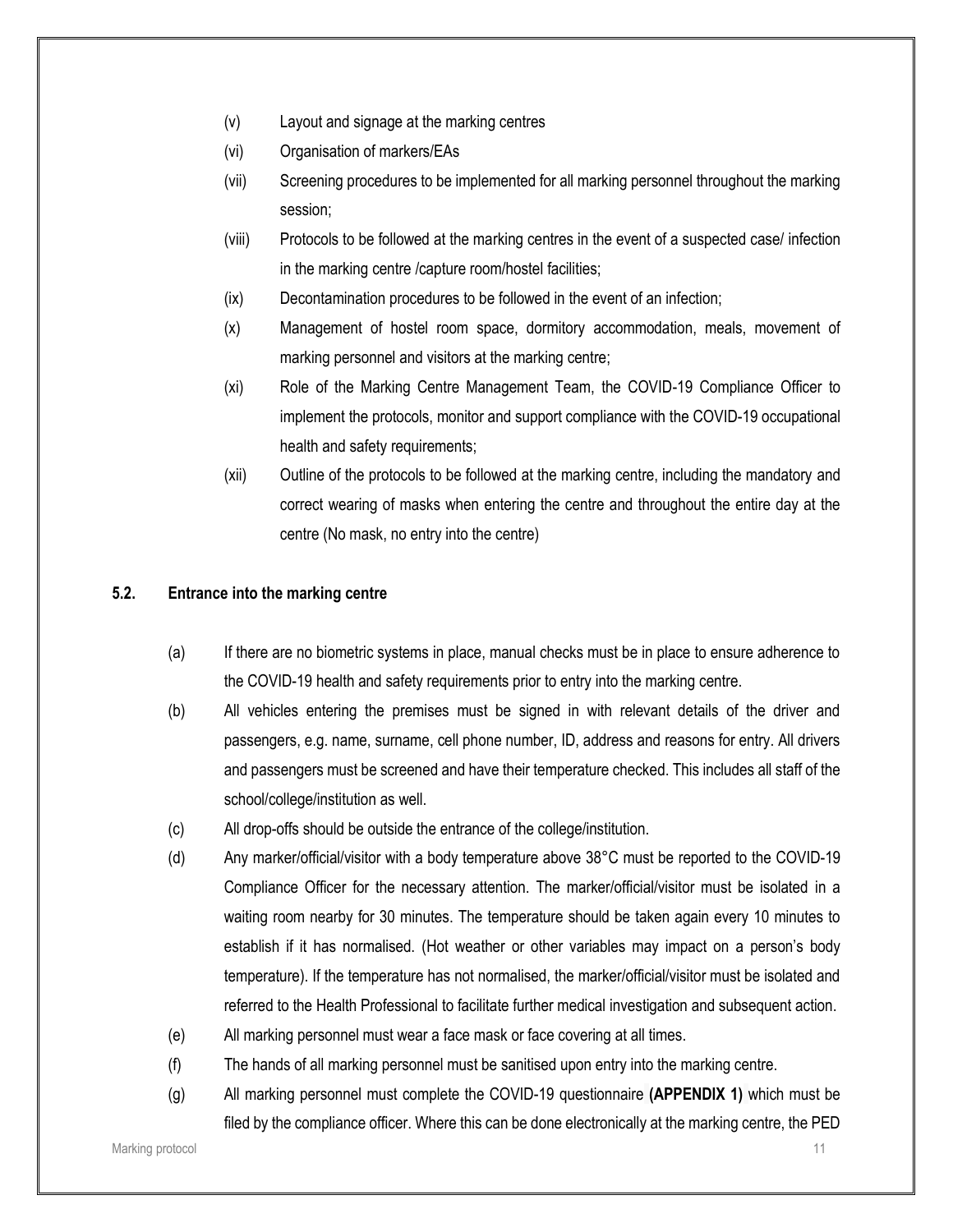must ensure that the necessary systems are in place to support the electronic process. The questionnaire must be completed on a daily basis by all persons entering the marking centre, including marking personnel that are resident at the marking centre.

### **5.3. During the marking session**

In the marking rooms:

- (a) There must be sanitisers at the entrance to each marking room and markers must sanitise their hands before entering the room.
- (b) Surfaces of the desks, tables and countertops must be sanitised daily during cleaning and before markers enter the venue.
- (c) There must be no sharing of desks by markers.
- (d) Marking personnel must be conscientised about social distancing within the venue as well as outside the venue.
- (e) Markers are to be seated at least **1.5 m** apart in the marking room and not more than 50% of the occupancy capacity of the room must be utilised. Where possible the number of markers in a marking room should not exceed eighteen (18) markers.
- (f) In cases where a school hall is used, the number of markers should also not exceed 50% of the capacity of the hall. It is also recommended that where a school hall is used, that markers be clustered in smaller groups to limit the possible spread of the infection, if one of the markers is infected.
- (g) All marking personnel must wear a face mask at all times. The mask must cover the mouth and nose at all times. A face shield may be worn together with a mask, never on its own.
- (h) Mask breaks will not be allowed in the marking room/venue. Mask breaks can only be taken in an open area, if there are no other persons in the vicinity of the individual. It is recommended for all Marking personnel to take regular mask breaks (at least after every 2 hours. Senior Managers must manage this to ensure the marking norm times are not compromised. Mask break can be combined with a snack/smoke break. Marking personnel that need a mask break must leave the marking room to take a short mask break.
- (i) No eating or snacking will be allowed in the marking room. In cases where the marker needs to have a quick snack, he/she must leave the examination room and return after he/she has completed his snack. There must be no sharing of drinks, snacks or food. Markers will be allowed to bring a water bottle and to drink from the water bottle in the marking room.
- (j) Markers to sanitise their hands as regularly as possible, during the marking process.
- (k) No sharing of pens/pencils. All officials/markers/EAs/moderators must have their own pens/pencils/stationery.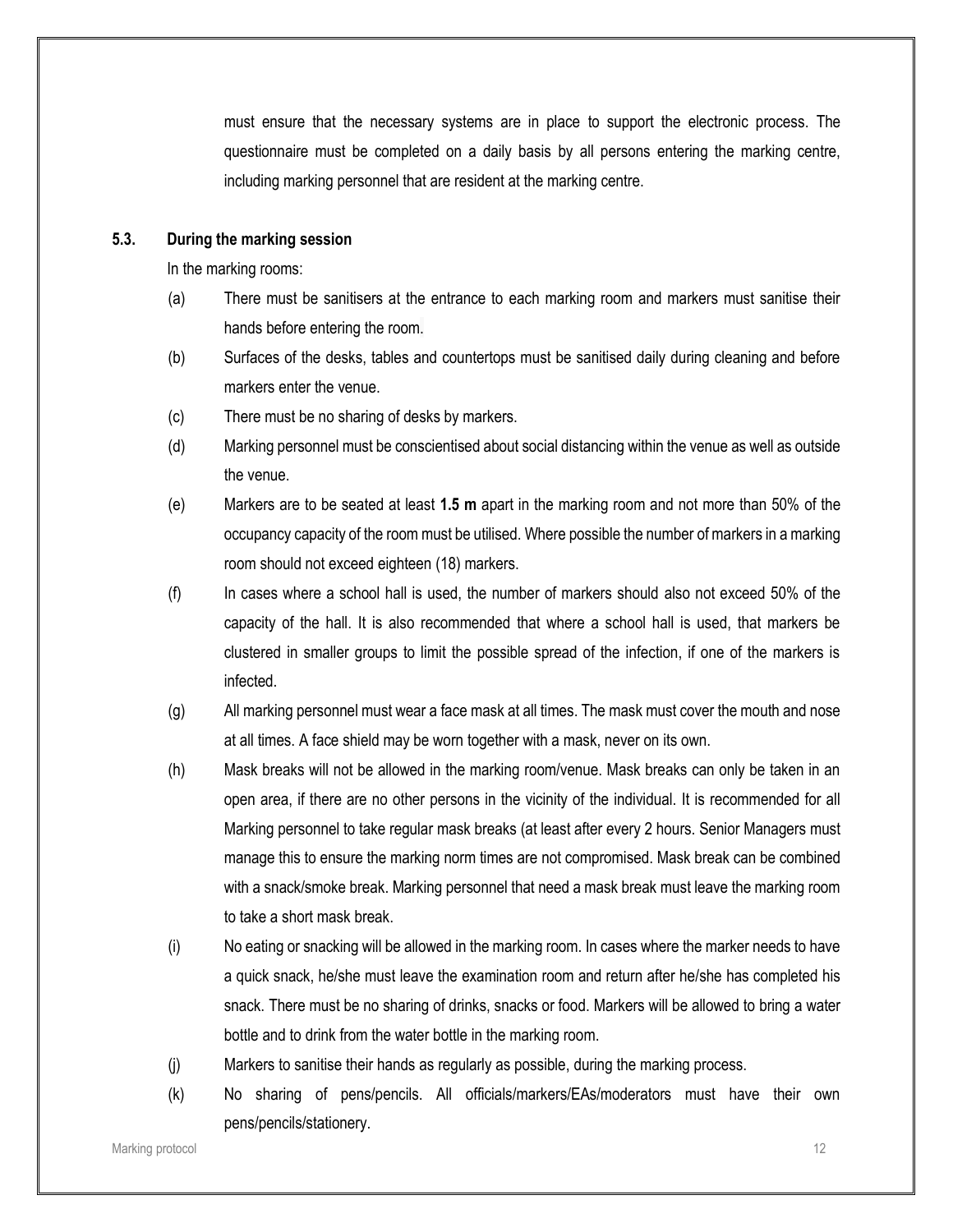- (l) Regular and thorough handwashing by all marking personnel at the marking centre, must be encouraged.
- (m) When outside the marking room during tea and lunch breaks, designated areas need to be cordoned off so that not more than 50 marking personnel will be able to gather at a time. Multiple serving areas should be considered to facilitate this

### **5.4 Control room and dispatch area**

- (a) All desks, chairs and table surfaces where question papers and scripts are placed must be sprayed and sanitised before EAs and markers arrive in the venues.
- (a) The hall in which scripts are kept must be cleaned and sanitised daily before EAs arrive at the marking centre.
- (c) All marking personnel must have their hands sanitised each time they enter the marking room.
- (d) EAs must sanitise as regularly as possible.
- (e) In the event that the script storage room has to be decontaminated, the script manager must be in the room/hall for the duration of the decontamination to ensure that the process is carried out safely and without damaging any script/examination material.

### **6. MANAGEMENT OF OFFICIAL VISITORS**

### **6.1 Restricted access to the marking centre**

- (a) Only persons in possession of an accreditation/authorisation document or letter will be allowed entrance into marking centres. These include:
	- (i) Umalusi representatives (including verifiers)
	- (ii) DBE officials (including onsite moderators, monitors)
	- (iii) Provincial monitors
	- (iv) Parliamentary Portfolio Committee members
	- (v) Union representatives.
	- (vi) Persons/Companies rendering a service or delivering supplies to the marking centre
- (b) On arrival at the marking centre, all visitors must complete the COVID-19 screening questionnaire **(APPENDIX 1).** These will be filed in hard copy or electronically, depending on the system in place.
- (c) The movement of all visitors/officials entering the marking centre must be carefully monitored.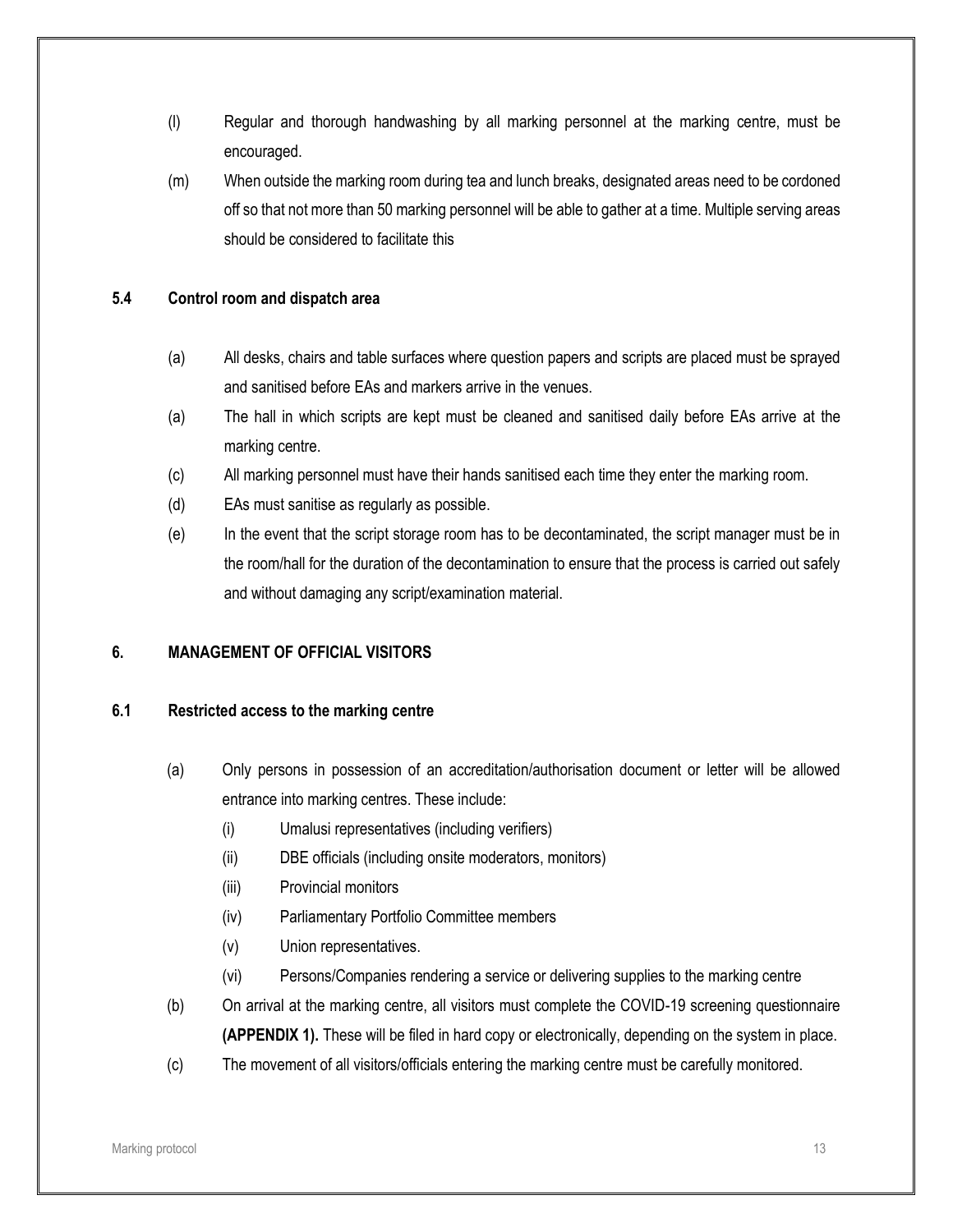### **6.2 Role of the security personnel regarding access control**

- (a) The primary role of the security guards at the marking centre is to ensure the safety of marking personnel, officials, visitors and the scripts.
- (b) They have an extended role relating to COVID-19 protocol. They must firstly direct all visitors to the point/station where they will be screened and requested to respond to the screening questionnaire before proceeding to the marking centre manager's office.
- (c) The security guards must:
	- (i) Ensure that all visitors are wearing a face mask and sanitise their hands at the entry point;
	- (ii) Assist the COVID-19 Compliance Officer to monitor and ensure that all marking personnel and visitors maintain social distancing when in proximity to their peers at the marking venue and ensure that marking personnel or visitors do not congregate outside the entrances/or cause bottlenecking throughout the marking venue and as they move between the marking rooms and dining areas and hostel accommodation.
	- (iii) Ensure that they keep a distance of at least 1,5 metres from others, when working with or having to assist or serve marking personnel or visitors;
	- (iv) Support the screening personnel and sanitise their hands before and after assisting each official or visitor;
	- (v) Ensure that the visitors also sanitise their hands before and after interaction with the security personnel, screening personnel, after handling any examination scripts/equipment/surfaces, and on exit from the marking venue.

### **7. MARKING PERSONNEL SUSPECTED TO BE INFECTED OR CONFIRMED TO BE INFECTED WITH COVID-19**

### **7.1 Suspected cases**

- (a) Marking personnel who at the screening station display a temperature of above 38ºC or responds positively (indicate YES) to any two of the questions on the questionnaire, must be regarded as an individual needing further attention.
- (b) An individual displaying the symptoms indicated on the screening questionnaire cannot be allowed into the marking venue and therefore will not be allowed to mark.
- (c) Such an individual should be kept in the isolation waiting room in close proximity to the screening point at the marking centre until further advice and intervention is sought from the available Health Professional. If the individual is in the accommodation facility and reports having any of the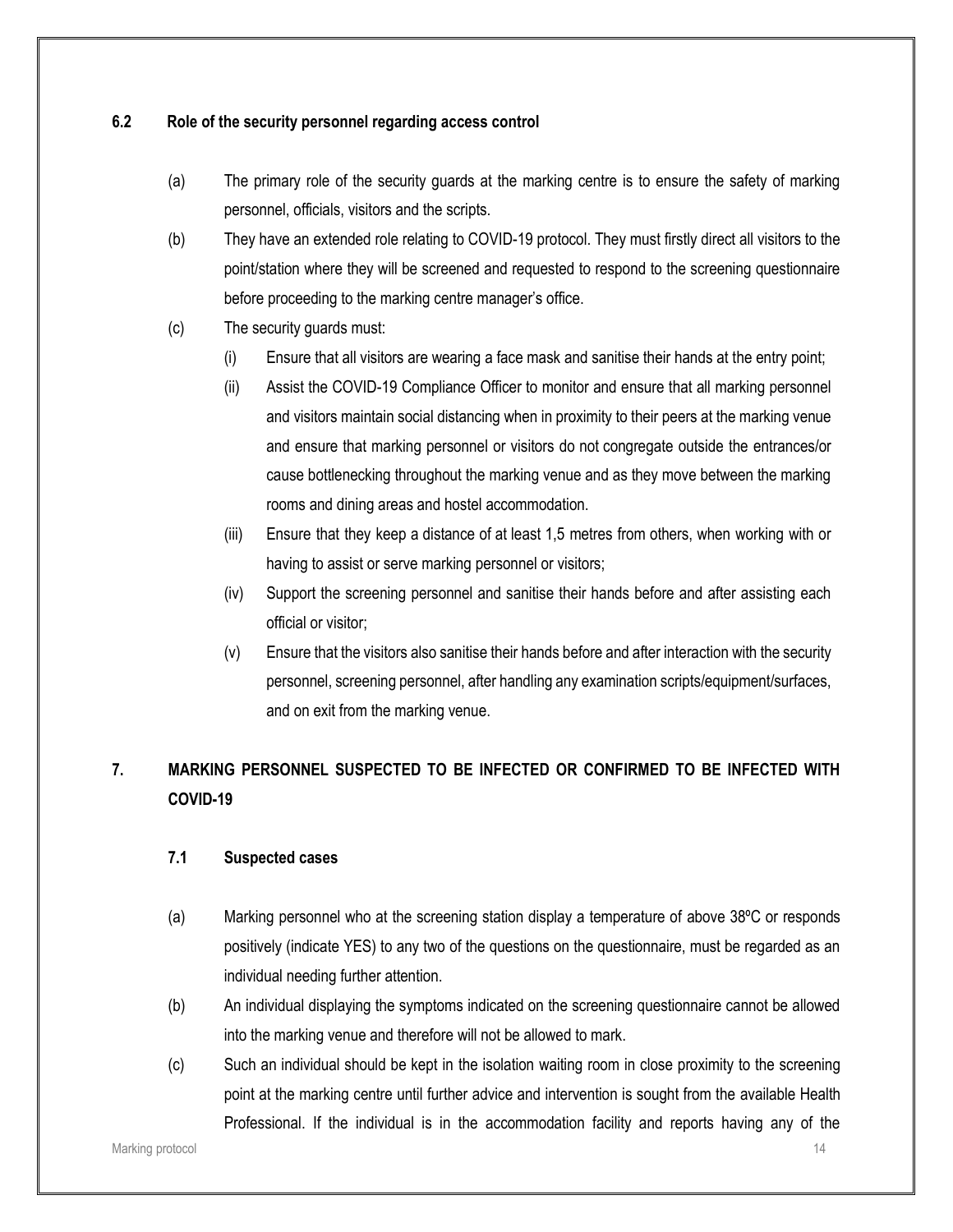symptoms, the individual must be accommodated in the isolation room/s identified for this purpose or must isolate themselves in their room (in cases where the room is not shared) until they receive the necessary advice and intervention from the available Health Professional on the next steps to be taken.

- (d) The Health Professional will advise the individual whether he/she needs to be tested.
- (e) Such individuals, if requested by the Health Professional to be tested, must be tested and may only return to the marking centre, if the test results are negative. Cost of testing will be borne by the individual.
- (f) The individual who displays/reports such symptoms must be reported to the COVID-19 Compliance Officer and Marking Centre Manager for his/her daily reporting and for purposes of contact tracing.

### **7.2 Guidelines to follow if a marker/marking official has tested positive for COVID-19**

### **7.2.1. Marking Personnel tested positive prior to the commencement of marking**

- (a) In cases where an appointed marker/marking official tests positive, prior to the commencement of the marking, such a marker/official has a responsibility to inform the Head of examinations in writing of his/her status.
- (b) All markers/marking officials that test positive must not report to the marking venue and will not be allowed to mark or participate in the marking process. In this case the marker/marking official must be replaced.
- (c) In cases where a marker/marking official fails to disclose his/her status, such a marker/official will be liable for misconduct.
- (d) In cases where a marker/marking official has tested positive but has completed the isolation period prior to reporting to the marking centre, such an individual will be allowed to participate in the marking process. To confirm that the marker/marking official has served the isolation period, he/she must present the positive test result certificate to confirm the date on which the test was conducted, or alternatively the SMS that was received to confirm the positive test result, will be adequate.

### **7.2.2. Marking Personnel testing positive for COVID-19**

(a) The case must be reported to the COVID-19 Compliance Officer and Centre manager immediately, who must discuss the case and determine the further action and precautions to be taken.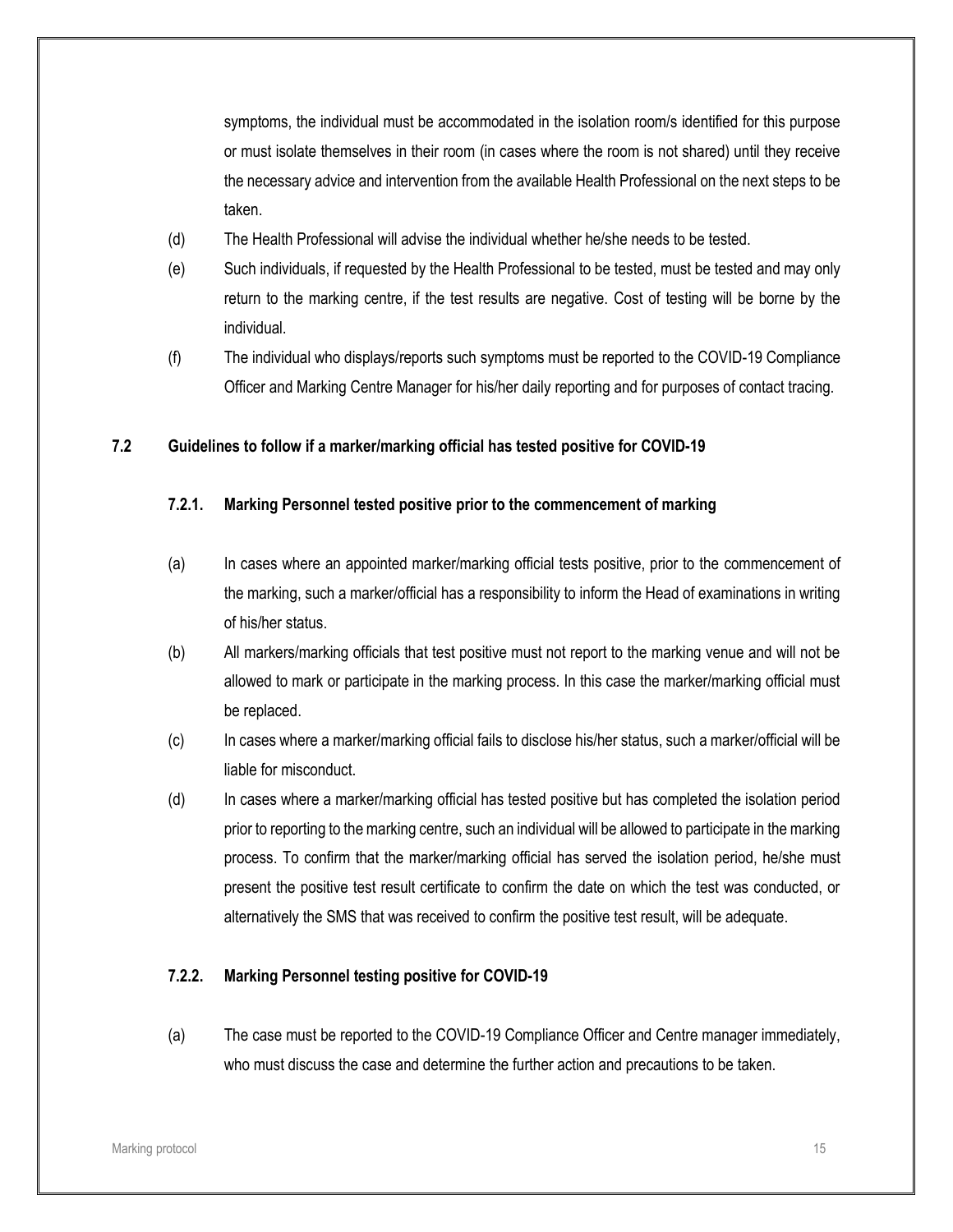- (b) A marker or marking official that tests positive during the marking process, must be released from the marking process. The Marking Centre Manager must take responsibility for informing the next of kin of the Marker/Marking official so that they are officially informed and will now take responsibility for the travel of the marker/marking official from the marking centre to his/her home.
- (c) A marker or marking official that is released from the marking centre will be remunerated only for the work done, up to that point.
- (d) If the marking official who tests positive displays severe symptoms, the Compliance Officer must immediately, with the support of the health professional, facilitate the transfer of the sick official to the nearest Public or Private health care facility so that he/she can obtain the medical care required. The centre manager must inform the next of kin accordingly.
- (e) The Compliance Officer must take responsibility for the drafting of a full report on the management of all cases that test positive, providing details relating to the procedure followed, the persons involved and the actions taken and the times.
- (f) A list of staff members who were in close contact with the individual/s who tested positive must be compiled by the COVID-19 Compliance Officer for contact tracing, monitoring and treatment where required.
- (g) The COVID-19 Compliance Officer must conduct a risk assessment and give recommendations on the management of markers/officials/support staff/management team/EAs.
- (h) Recommendations should include the safety of the (hostel) room where the individual is accommodated, if he/she resides at the marking centre or any accommodation arranged by the centre to allow for contact tracing, testing and treatment.
- (i) If several members at the marking centre test positive for COVID-19, the officials should be released from the marking centre to self-isolate at home and recover, or depending on the severity of the symptoms experienced, and on the advice of the available Health Professional be transferred to the nearest Public or private health care facility for further treatment and care.
- (j) A replacement from the reserve list should be appointed to ensure the pace of the marking and related administrative duties are not compromised or delayed.
- (k) The place/lodging where these individuals are accommodated (if outside the marking centre) should also be informed so that contact tracing, testing and treatment can be conducted.
- (l) The workspace that was occupied by the infected person/s must be evacuated and cleaned and decontaminated. The closure of the entire facility or marking centre will not be necessary, unless there is a large number of marking personnel/ support staff who test positive. In this case, the Department of Health will be consulted and will conduct a site visit to test and verify the extent of the infections and advise the Head of Department on the closure of the marking centre.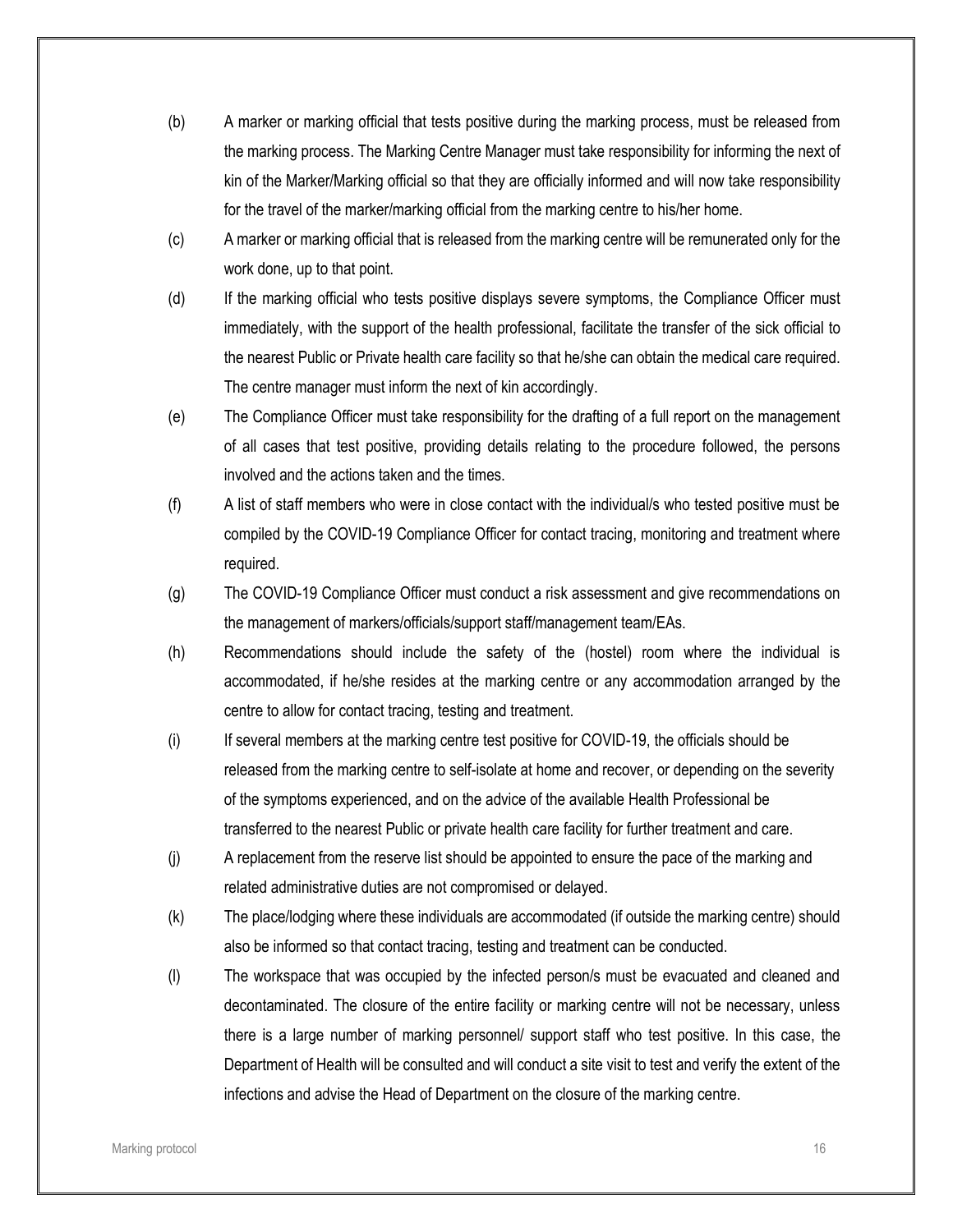- (m) The Head of Department will be informed accordingly by the Head of Examinations in the province. Only the Head of Department can authorise the closure of an educational institution, including a facility used for marking. In the event that the entire marking centre has to be closed, the PED must ensure the safety of scripts until the centre is reopened.
- (n) The COVID-19 Compliance Officer and Marking Centre Management Team must ensure that all documents/examination scripts are safely stored after evacuating the marking personnel/EAs who may have been in contact with the infected person.
- (o) The DoH must be informed of the cases to facilitate contact tracing and the transfer of the infected personnel to the nearest health care facility for specialist treatment and care.
- (p) Decontamination can take place overnight or within 24 hours. After inspection by the COVID-19 Compliance Officer and Marking Centre Management marking activities can resume.
- (q) As an interim measure and to prevent the interruption of the marking session, if there are additional marking rooms available, the unaffected marking personnel/EAs can proceed with the marking process, after all examination materials have been relocated safely and securely, under the supervision of the security personnel.
- (r) The compliance officer must maintain communication with the individuals who tested positive to ensure monitoring, evaluation and to track the progress of these individuals for recording and reporting purposes per marking venue.

### **7.3 Psychological support to the official who has tested positive is crucial**

Every Marking centre must have access to professional psychological support which the Marking Centre Manager will be able to utilise as and when the need arises.

- (a) The COVID-19 Compliance Officer must have a list and contact details of the range of health care professionals in the proximity of the marking venue who may be able to assist with, provide, counselling in the event that a member of the marking personnel /support staff member is overwhelmed or anxious and unable to carry out his/her duties.
- (b) The chief marker/centre manager should be informed of the psychosocial support required and the individual should be referred to the COVID-19 Compliance Officer who will seek psychosocial support on behalf of the individual.
- (c) Marking personnel must ensure that they have their medical aid details at hand in the event the intervention is provided by a psychologist, social worker or counsellor based at a private health care facility and payment will be required. (Note that GEMS provides psychological and trauma support at no cost to its members).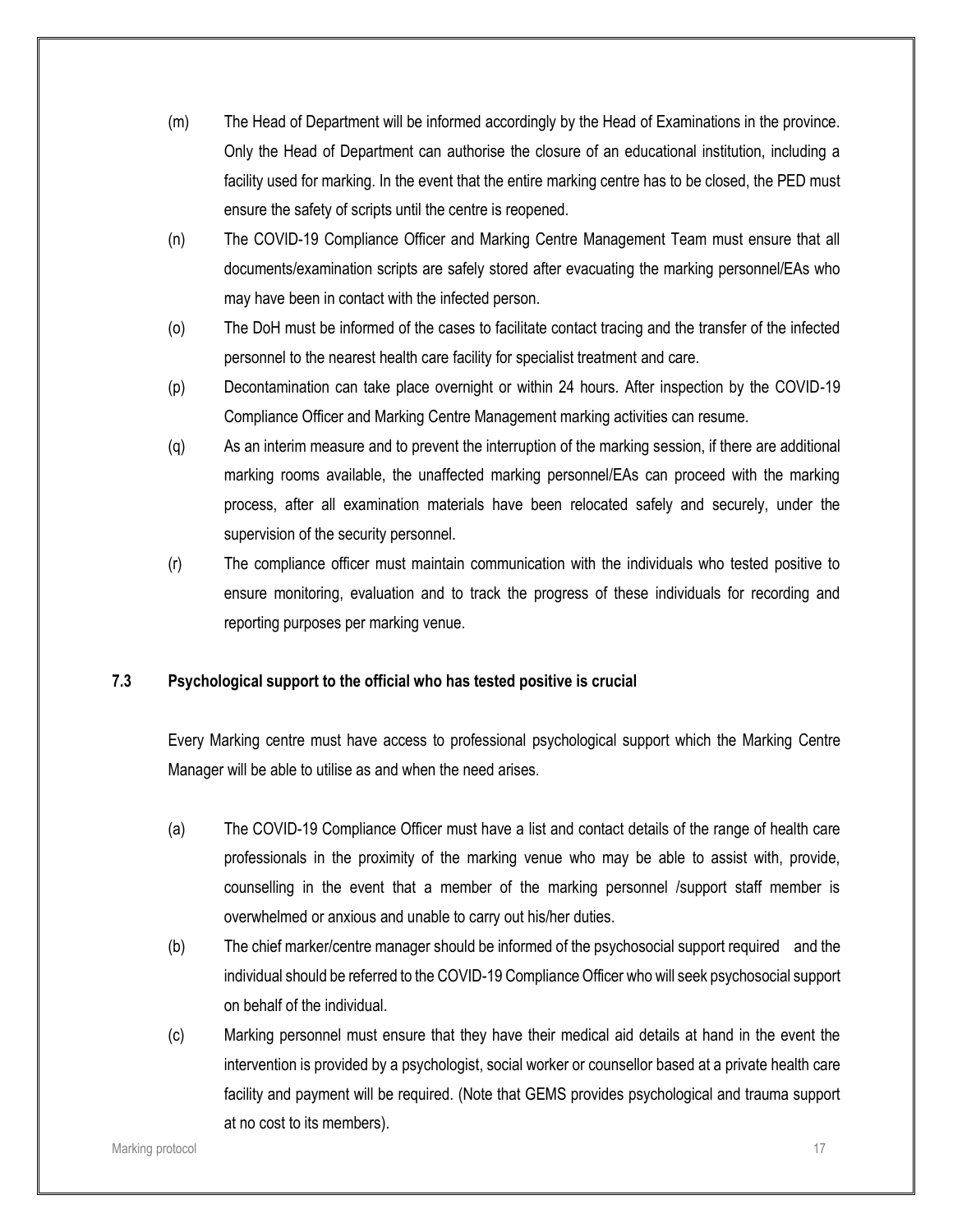- (d) The family of the individual should be contacted and informed of the public/ private health care facility to which she/he has been transferred. Ensure that the details of the next of Kin is completed by every marker on arrival, in case this information is required.
- (e) In the event that the individual cannot manage to remain at the marking centre, and prefers to be released from the marking centre into the care and custody of family/next of kin to seek further assistance from a health professional or a health care facility of their choice, this must be recorded by the COVID-19 Compliance Officer and be included in the report to the Marking Centre Management Team.

### **8. SAFE HANDLING AND MANAGEMENT OF SCRIPTS**

- 8.1. Since the marking of the examination will take place from 8 22 December 2021, the scripts will have "stood" for at least two to three weeks and if stored in a well-ventilated and clean environment, there should be no danger to anyone handling the scripts.
- 8.2. All officials/EAs/markers/moderators that receive/handle/dispatch scripts at the marking centre must prioritise regular hand sanitising.
- 8.3. When using a hand sanitiser, they must allow their hands to dry before touching the scripts to prevent transfer of the alcohol or other chemicals onto the script to prevent staining or damage to the scripts. Markers must ensure that their hands are dry so that no residue of sanitisers is transferred onto to the script and causes damage during the marking/ moderation process.
- 8.4. If decontamination is required and specific sections of a marking centre has to be evacuated and cordoned off, then the batches of scripts in marking rooms and EA rooms must be placed in their respective containers and moved to the central script control room at the marking centre.
- 8.5. In the event that marking room requires decontamination before marking can resume the following day, the senior markers/chief marker must remain in the marking room for the duration of the decontamination of the room.

### **9. MANAGEMENT OF ACCOMMODATION IN RESPECT OF SOCIAL DISTANCING**

### **9.1 The PED should ensure that:**

(a) Prior to the confirmation of a marking centre, the accommodation facilities must be inspected to ensure that it meets the needs of the marking personnel and adheres to the COVID-19 protocols. An evaluation/audit of accommodation facilities at a marking centre/private accommodation facility must be conducted by means of a physical/onsite visit to the facility prior to the selection being made.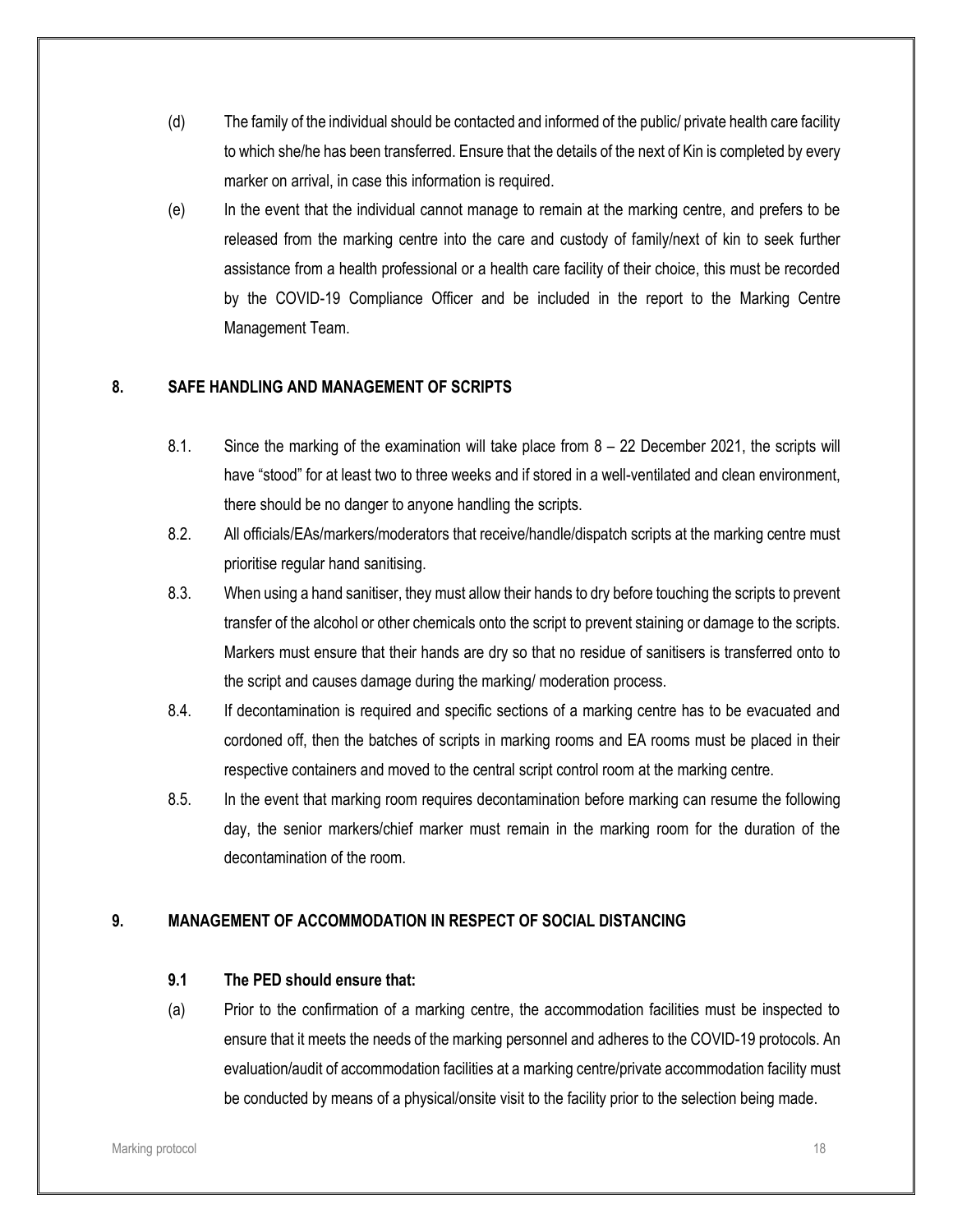- (b) The accommodation/ hostel facilities at the marking centre/private accommodation facilities to accommodate the overflow of markers/marking personnel near a marking centre must also be audited to ensure compliance with the COVID-19 health and safety requirements.
- (c) Cleaners allocated to the accommodation and hostel facilities must be trained on the protocols and monitored by the compliance officer to ensure the facilities are safe and clean at all times.
- (d) Floor and other surfaces at the hostel accommodation and catering areas must be cleaned daily with disinfectant cleaner.
- (e) Rooms must be prepared, taking into account social distancing measures. Ensure beds in rooms are spaced at least 2 metres apart. There should be no sharing of bunk beds. Preferably there should be no sharing of rooms. A Maximum of 50% occupancy rate should be utilised in cases where dormitory style accommodation is utilised.
- (f) Marking personnel who prefer to travel daily from home could be allowed to do so provided it is not more than 200km on daily return trip. Marking personnel that need to travel beyond the prescribed 75 km radius, must obtain approval from the Centre Manager.
- (g) All rooms and catering spaces must be properly ventilated at all times.
- (h) Hand sanitiser or liquid soap for hand washing must be made available for markers to use at all times, and placed at strategic points, in the accommodation/hostel facilities
- (i) Bathrooms/Showers and ablution facilities must be cleaned regularly. If shared, a roster for the use of the ablution facilities may be instituted to ensure that no more than 50% of the facility capacity is in use at any one time. (A list/roster of the cleaning staff responsible must be available for monitoring and follow-up by the centre manager.)
- (j) Ensure that there is a room at the hostel to temporarily isolate a marker should the need arise. Linen from Isolation rooms must be changed and washed after use and the isolation room decontaminated after each occupation

### **10. CATERING AND MANAGEMENT OF MEALS**

- 10.1. Transmission of COVID-19 through food can occur if a person infected with the virus prepares or handles food with dirty hands and contaminates it.
- 10.2. Cooking food thoroughly and observing good hygiene practices when handling and preparing food are essential to prevent contamination.
- 10.3. The caterer must ensure proper food storage practices.
- 10.4. The marking centre management must ensure that there are alternate menu options that are available in the event that hot meals cannot be prepared during load shedding.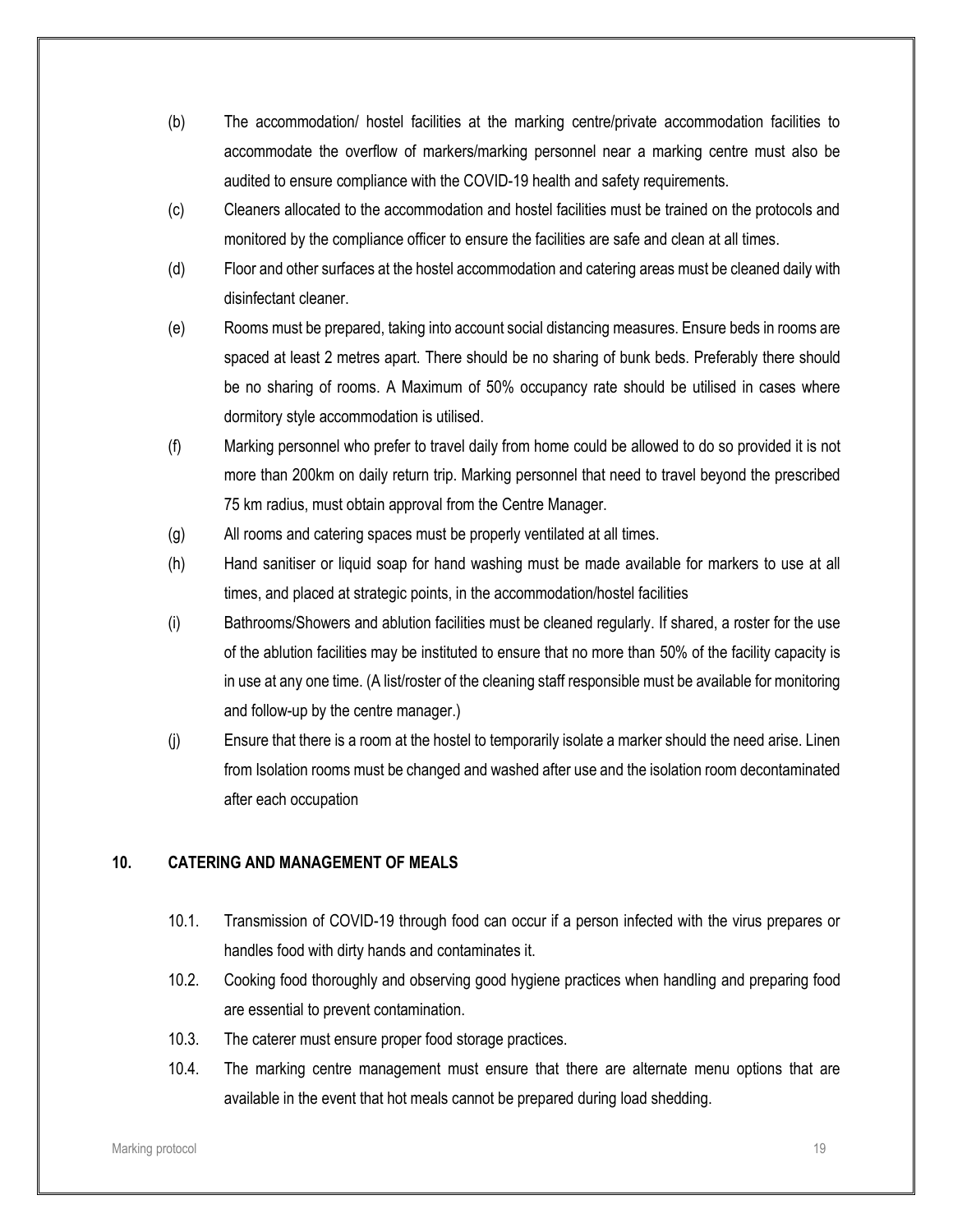- 10.5. Monitoring of adherence to COVID-19 regulations by the kitchen manager who must ensure that the following is done:
	- (a) Food handlers must wash their hands with soap and water before and after touching food during preparation and before and after serving food to marking personnel.
	- (b) Clean and sanitise all work surfaces (i.e. tables, stoves and other resources) sinks and floors regularly.
	- (c) Keep all appliances clean.
	- (d) Wear clean attire and aprons at all times.
	- (e) Wear head gear and masks to cover their mouths and noses.
	- (f) Wear closed shoes to protect their feet and gloves when serving food.
	- (g) Rinse all foodstuffs thoroughly before cooking, as well as fruit before serving it to markers.
	- (h) Preferably disposable cups and crockery, should be used. Ensure that markers do not share utensils, food or drinks and observe strict hand hygiene.

### **10.6 Serving of tea and meals**

- (a) Social distancing must be implemented and factored into the grouping/rotation of groups during tea and meal times and as they walk to and from the dining halls and in the corridors and stairways.
- (b) Consider an appropriate rotation plan to limit the number of people in the dining hall to no more than 50 people at each time
- (c) Serving station for tea times should also be set for a maximum of 50 people at a time. Consider decentralizing tea stations/water stations and the use of disposable cups and utensils.
- (d) Tables at dining halls should be set 1.5 m apart and markers should sit one chair away from each other at a table.
- (e) The dining hall can be divided into two parts so that if one section is being cleaned, the other section can be in use.
- (f) Consider serving take away meals to limit the time markers/officials/EAs/support staff have to queue or be in prolonged contact in a group.
- $(g)$  If an individual is in an isolation room in the hostel, and is awaiting the results of the COVID-19 test or is preparing to be tested, the COVID-19 Compliance Officer will work with the catering staff to make safe arrangements for the individual to take meals in the isolation room. All staff involved in the meal preparation, serving, collection of utensils and crockery must wear PPE for their own protection.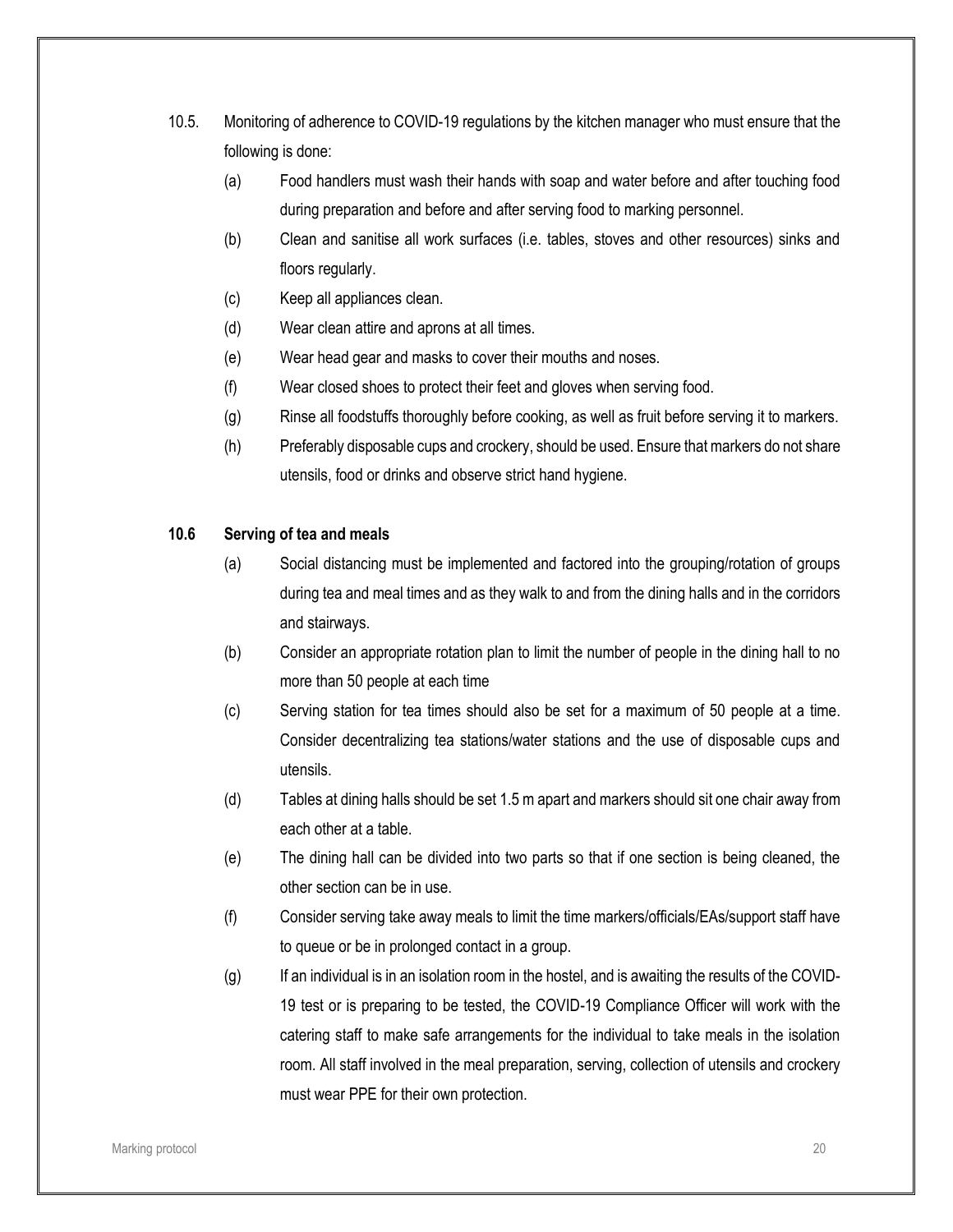### **11. PERMIT TO ALLOW FOR MOVEMENT DURING CURFEW HOURS**

(a) Marking Personnel that need to travel during the curfew hours must obtain a permit which will be issued by the PED and must be signed by the Head of Department (HoD) or an official duly authorized by the HoD **(APPENDIX 2).**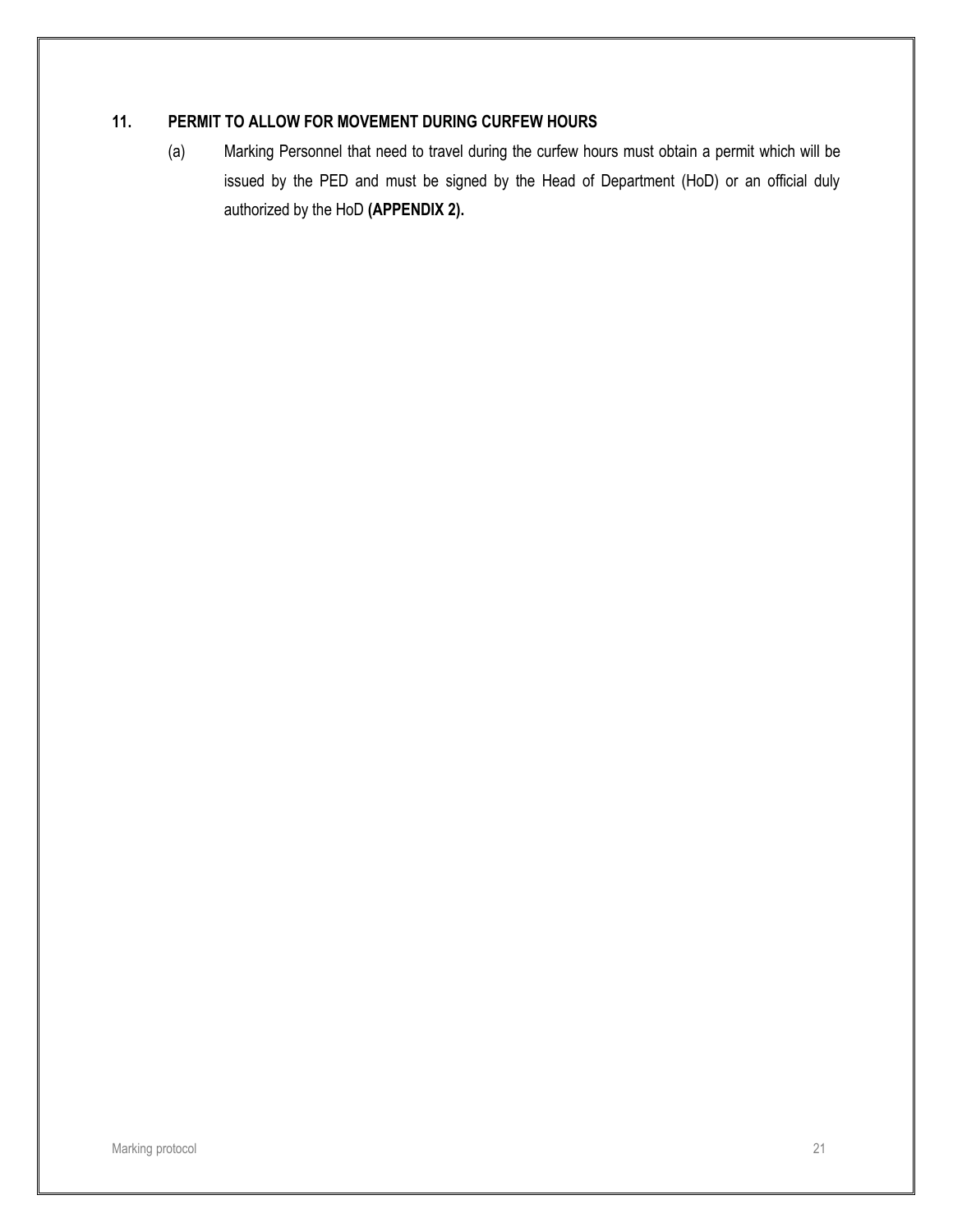

### **COVID-19 HEALTH SCREENING QUESTIONNAIRE**

#### **MARKING OF THE 2021 and 2022 EXAMINATIONS**

| <b>MARKING OFFICIAL / VISITOR'S DETAILS</b>                                    |                                               |                     |                 |                       |                 |               |                 |           |                |  |
|--------------------------------------------------------------------------------|-----------------------------------------------|---------------------|-----------------|-----------------------|-----------------|---------------|-----------------|-----------|----------------|--|
| <b>Name of Marking Centre:</b>                                                 |                                               |                     |                 |                       |                 |               |                 |           |                |  |
| Name and Surname:                                                              |                                               |                     |                 |                       |                 |               |                 |           |                |  |
|                                                                                | <b>Marking</b>                                |                     | Marking         |                       | EA              |               | EA              |           |                |  |
| Designation                                                                    | <b>Official</b>                               |                     | <b>Official</b> |                       | <b>Resident</b> |               | Non-            |           | <b>Visitor</b> |  |
|                                                                                | <b>Resident</b>                               | <b>Non-Resident</b> |                 |                       |                 |               | <b>Resident</b> |           |                |  |
| Purpose of visit                                                               |                                               |                     |                 |                       |                 |               |                 |           |                |  |
| ID. No. / PERSAL No.                                                           |                                               |                     |                 |                       |                 |               |                 |           |                |  |
| <b>Physical Address</b>                                                        |                                               |                     |                 |                       |                 |               |                 |           |                |  |
| E-mail address                                                                 |                                               |                     |                 |                       |                 |               |                 |           |                |  |
| Cell phone No.                                                                 |                                               |                     |                 |                       |                 |               |                 |           |                |  |
| Travel to and from                                                             |                                               | Use of own car      |                 | Travel in a lift club |                 | Use of public |                 |           |                |  |
| marking centre                                                                 |                                               |                     |                 |                       |                 |               | transport       |           |                |  |
|                                                                                | <b>COVID-19 SCREENING QUESTIONS</b>           |                     |                 |                       |                 |               |                 |           |                |  |
| Have you been in contact with a confirmed or suspected case of COVID-19?<br>1. |                                               |                     |                 |                       |                 | <b>YES</b>    | <b>NO</b>       |           |                |  |
| Was your temperature taken?<br>2.                                              |                                               |                     |                 |                       |                 | <b>YES</b>    |                 | <b>NO</b> |                |  |
| Do you have any of the following symptoms? :<br>3.                             |                                               |                     |                 |                       |                 | <b>YES</b>    |                 | <b>NO</b> |                |  |
| a.                                                                             | Fever (high temperature) in the last 14 days? |                     |                 |                       |                 |               |                 |           |                |  |
| Cough<br>b.                                                                    |                                               |                     |                 |                       |                 |               |                 |           |                |  |
| Sore throat<br>c.                                                              |                                               |                     |                 |                       |                 |               |                 |           |                |  |
| d.<br><b>Shortness of breath</b>                                               |                                               |                     |                 |                       |                 |               |                 |           |                |  |
| Myalgia (general weakness)<br>e.                                               |                                               |                     |                 |                       |                 |               |                 |           |                |  |
| f.<br>Loss of taste (ageusia)                                                  |                                               |                     |                 |                       |                 |               |                 |           |                |  |
| Loss of sense of smell (anosmia)<br>g.                                         |                                               |                     |                 |                       |                 |               |                 |           |                |  |
| <b>Body aches</b><br>h.                                                        |                                               |                     |                 |                       |                 |               |                 |           |                |  |
| i.<br>Redness of the eyes                                                      |                                               |                     |                 |                       |                 |               |                 |           |                |  |
| Nausea/Vomiting/Diarrhoea<br>j.                                                |                                               |                     |                 |                       |                 |               |                 |           |                |  |
|                                                                                |                                               |                     |                 |                       |                 |               |                 |           |                |  |

**Declaration** 

I hereby certify that the information I have provided is complete, true and accurate and I give permission for the PED/marking centre management/COVID-19 Compliance Officer to validate any information provided in line with the Protection of Personal Information Act. As a marking official, I accept that if I have provided false information, then disciplinary procedures and processes will apply.

As a visitor, if the information I've provided is false, I will not be permitted to enter/return to the marking centre and the company or organisation will be informed accordingly.

Signature: \_\_\_\_\_\_\_\_\_\_\_\_\_\_\_\_\_\_\_\_\_\_\_\_\_\_\_\_\_\_\_\_\_\_ Date: \_\_\_\_\_\_\_\_\_\_\_\_\_\_\_\_\_\_\_\_\_\_\_\_\_\_\_\_\_\_\_\_\_\_\_

Marking protocol 22

**APPENDIX 2**